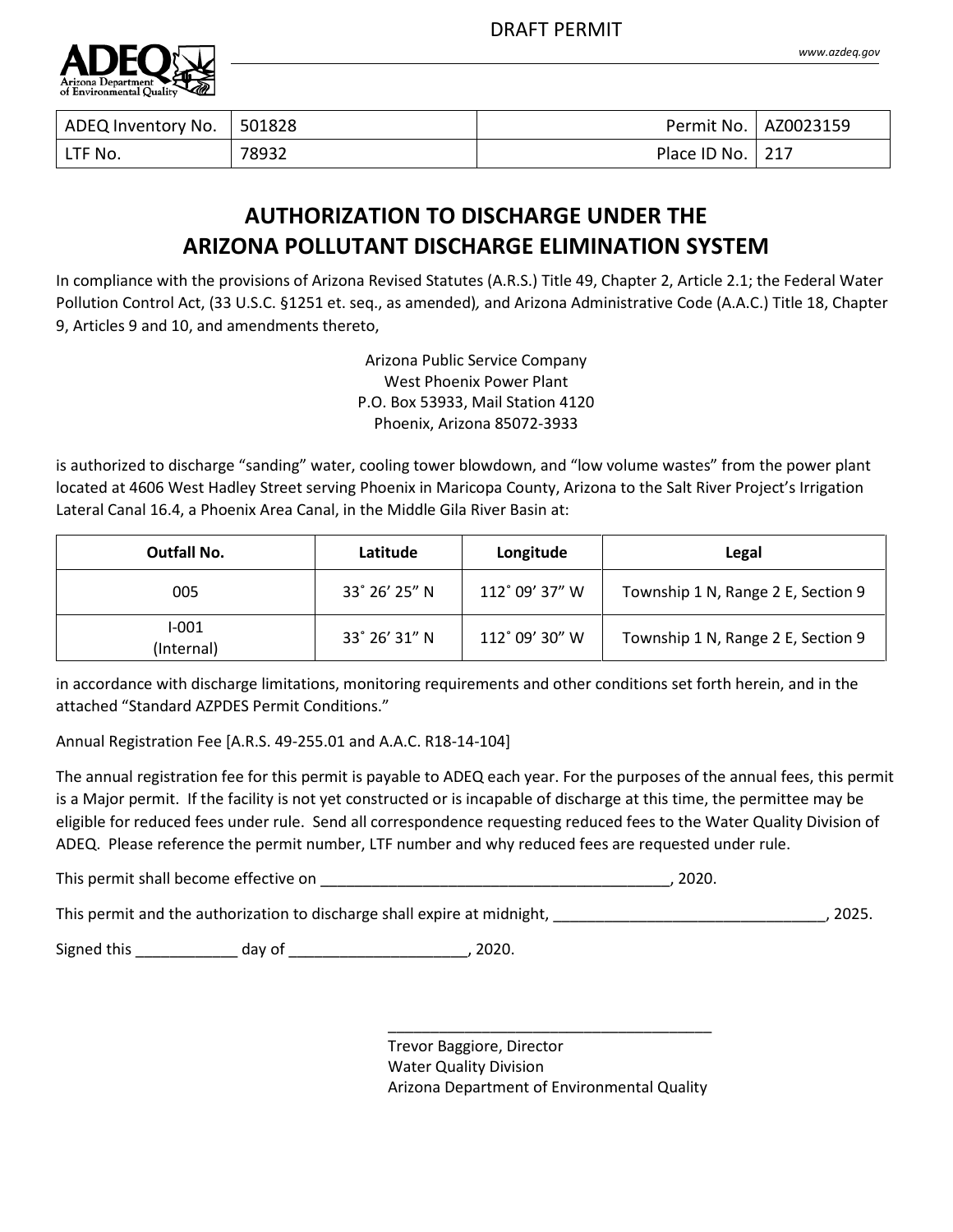

# **Table of Contents**

| А. |  |
|----|--|
| В. |  |
| C. |  |
|    |  |
| А. |  |
| В. |  |
| C. |  |
| D. |  |
|    |  |
|    |  |
|    |  |
| А. |  |
|    |  |
|    |  |
|    |  |
|    |  |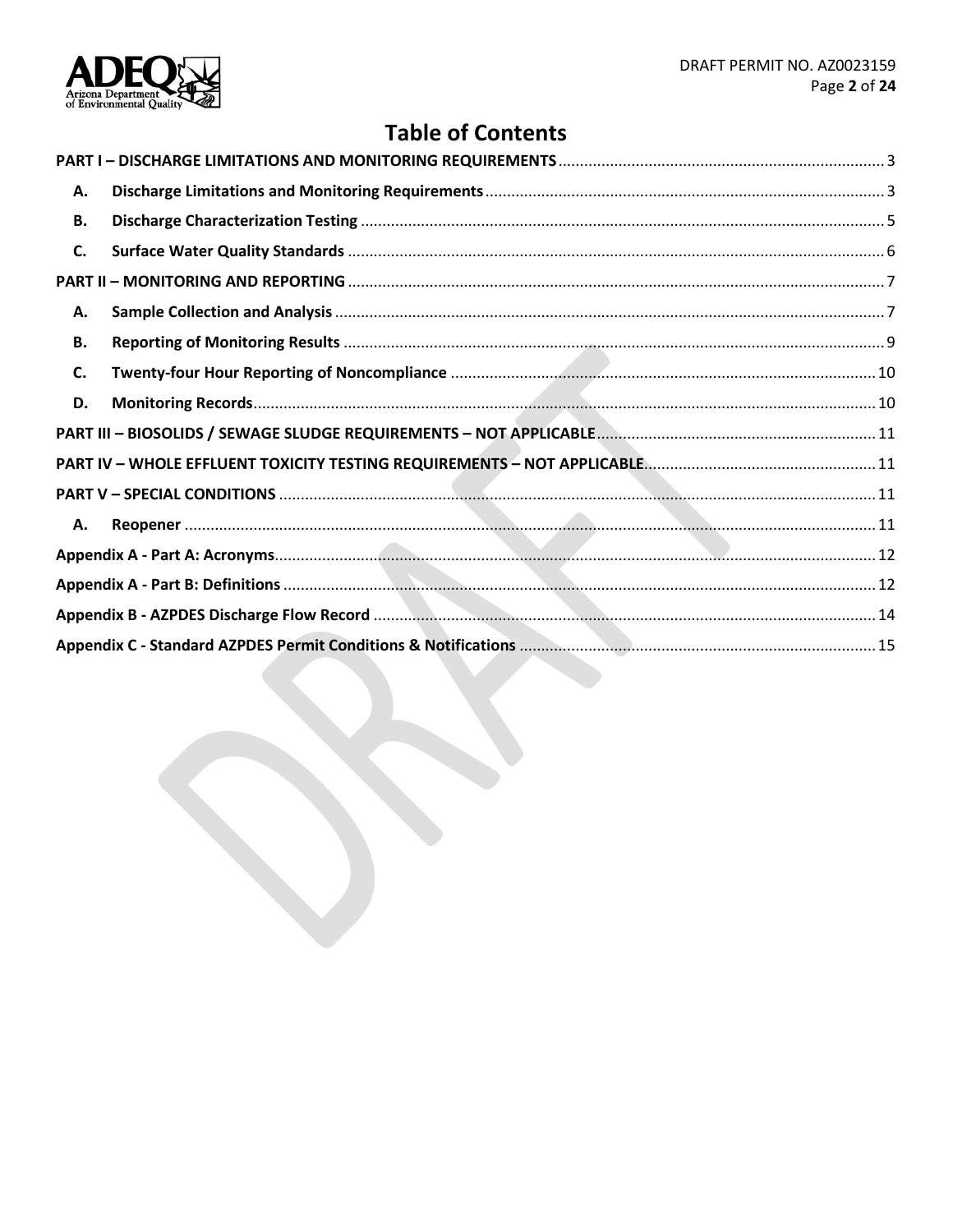

# <span id="page-2-1"></span><span id="page-2-0"></span>**PART I – DISCHARGE LIMITATIONS AND MONITORING REQUIREMENTS**

## **A. Discharge Limitations and Monitoring Requirements**

1. The Permittee shall limit and monitor sanding water from Outfall 005 as specified in Table 1a which follows.

### Table 1a – Discharge Limitations and Monitoring Requirements (Outfall 005)

|                              | <b>Maximum Allowable Discharge Limitations (1)</b>                | <b>Monitoring Requirements (2)</b> |                                |                 |
|------------------------------|-------------------------------------------------------------------|------------------------------------|--------------------------------|-----------------|
| Parameter                    | <b>Monthly Average</b><br>Daily Maximum                           |                                    | <b>Monitoring</b><br>Frequency | Sample Type     |
| Discharge Flow (MGD)         | REPORT (3)<br>REPORT (3)                                          |                                    | $1x$ /day                      | Metered (4)     |
| Boron                        | $1,000 \mu g/L$                                                   | $1,460 \mu g/L$                    | $1x$ /quarter (5)              | Discrete (6)    |
| Oil and Grease               | 15 mg/L                                                           | 20 mg/L                            | 1x/quarter                     | <b>Discrete</b> |
| Total Suspended Solids (TSS) | 30 mg/L                                                           | $100$ mg/L                         | $1x$ /quarter                  | Discrete        |
| pH (7)                       | Not less than 6.5 standard units (S.U.) nor greater than 9.0 S.U. |                                    | 1x/week                        | <b>Discrete</b> |

- 1 MGD = million gallons per day;  $\mu$ g/L = micrograms per liter; mg/L = milligrams per liter
- 2 If discharge is infrequent, see Part I.B for minimum discharge characterization monitoring requirements.
- 3 Monitoring and reporting required. No limit set at this time. In addition to the average and maximum flows reported on the Discharge Monitoring forms, daily discharge flow shall be recorded on the **Discharge Flow Record** provided in Appendix B. See Part II.B for reporting requirements.
- 4 Flow shall be measured using a flow metering device at Outfall 005 or by summing all the contributing flows to Outfall 005 in which case each contributing flow must be measured using a flow metering device.
- 5 **Monitoring for boron is required ONLY if combined cycle cooling tower blowdown is discharged to the receiving water at Outfall 005.**
- 6 Discrete sample means an individual sample of at least 100 mL collected from a single location over a period of time not exceeding 15 minutes.
- 7 pH must be measured at the time of sampling and does not require use of a certified laboratory. Measurements must be obtained in accordance with the applicable method and must meet all method quality assurance/quality control requirements to be considered valid data.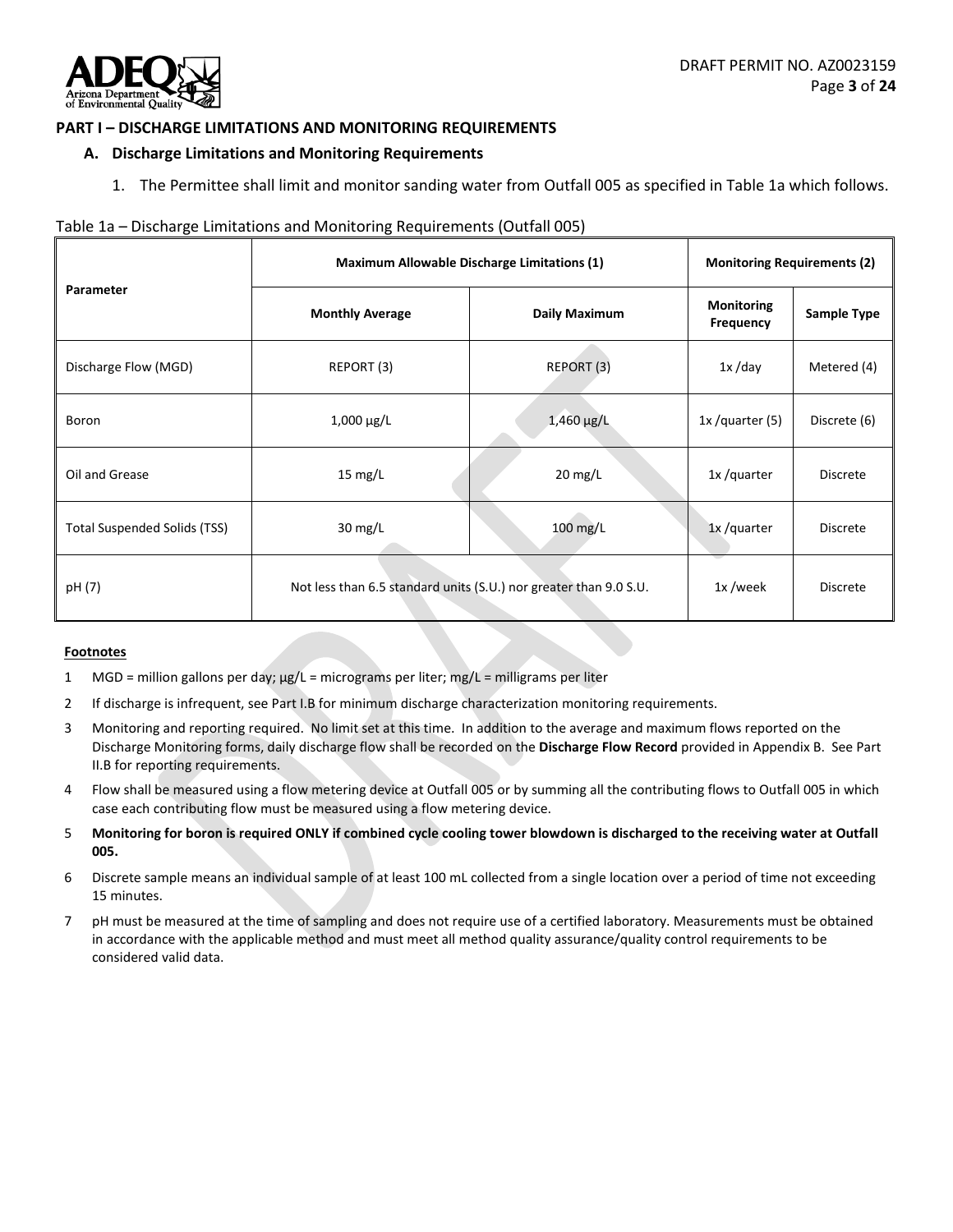

2. The Permittee shall limit and monitor discharges of combined cycle cooling tower blowdown and low volume wastes from Internal Outfall I-001 as specified in Table 1b which follows.

| Parameter                               | <b>Maximum Allowable Discharge Limitations (1)</b>                | <b>Monitoring Requirements (2)</b> |                                |                    |
|-----------------------------------------|-------------------------------------------------------------------|------------------------------------|--------------------------------|--------------------|
|                                         | <b>Monthly Average</b>                                            | Daily Maximum                      | <b>Monitoring</b><br>Frequency | <b>Sample Type</b> |
| Discharge Flow (MGD)                    | REPORT (3)                                                        | REPORT (3)                         | $1x$ /month                    | Estimate           |
| Free Available Chlorine (FAC)<br>(4)(5) | $0.2$ mg/L                                                        | $0.5$ mg/L                         | 1x/quarter                     | Discrete           |
| Chromium, total                         | $0.2$ mg/L                                                        | $0.2 \text{ mg/L}$                 | 1x/quarter                     | <b>Discrete</b>    |
| Zinc                                    | $1.0$ mg/L                                                        | $1.0$ mg/L                         | 1x/quarter                     | <b>Discrete</b>    |
| pH (6)                                  | Not less than 6.0 standard units (S.U.) nor greater than 9.0 S.U. |                                    | $1x$ /month                    | Discrete           |

#### Table 1b – Discharge Limitations and Monitoring Requirements (Internal Outfall I-001)

- 1 All metal discharge limits are for total recoverable metals.
- 2 **Monitoring is required ONLY if combined cycle cooling tower blowdown is discharged to the receiving water at Outfall 005.**
- 3 Monitoring and reporting required. No limit set at this time.
- 4 FAC is to be monitored within the first hour of discharge after each chlorination event if chlorination is used. See Part II.A.6 for specific monitoring requirements for chlorine.
- 5 FAC may not be discharged for more than two (2) hours in any one day.
- 6 pH must be measured at the time of sampling and does not require use of a certified laboratory. Measurements must be obtained in accordance with the applicable method and must meet all method quality assurance/quality control requirements to be considered valid data.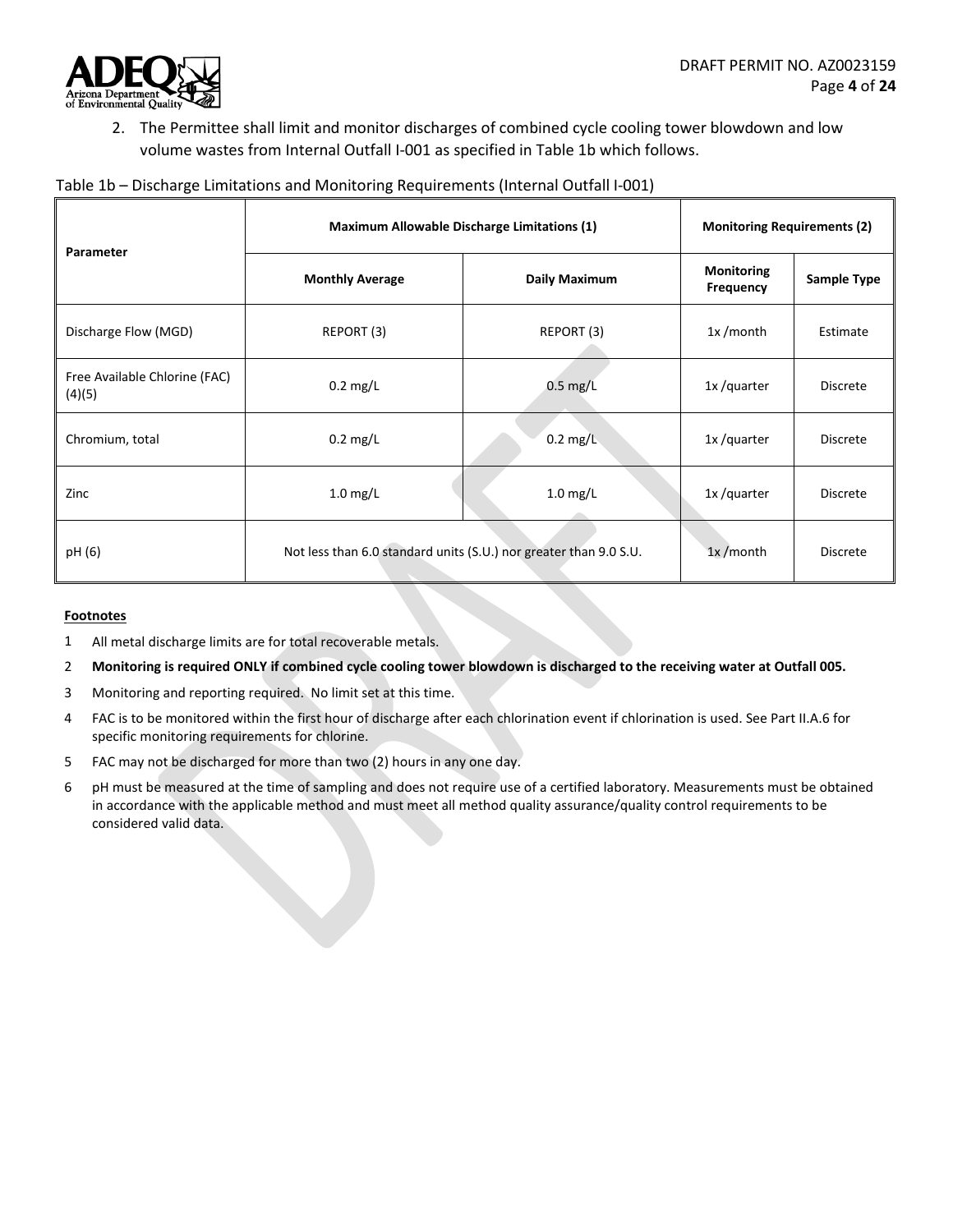# <span id="page-4-0"></span>**B. Discharge Characterization Testing**

The permittee shall monitor to characterize the facility's discharge for the parameters listed in Tables 2a - b, whether discharging or not. When the facility discharges, monitoring is to be conducted at the frequency indicated in Tables 1a and/or 1b. No limits or ALs are established, but the LOQ must be low enough to allow comparison of the results to the applicable water quality standards (WQS). If a LOQ below the WQS cannot be achieved, then the permittee shall use the method expected to achieve the lowest LOQ, as defined in Appendix A of this permit. Samples are to be representative of any seasonal variation in the discharge:

|                                     | <b>Reporting</b> | <b>Monitoring Requirements</b>       |                 |  |
|-------------------------------------|------------------|--------------------------------------|-----------------|--|
| Parameter                           | <b>Units</b>     | <b>Monitoring Frequency (1)</b>      | Sample Type     |  |
| Ammonia (as N)                      | mg/L             | 1x /year in year 2023 of permit term | <b>Discrete</b> |  |
| Biochemical Oxygen Demand (BOD-5)   | mg/L             | 1x/year in year 2023 of permit term  | <b>Discrete</b> |  |
| Chemical Oxygen Demand (COD)        | mg/L             | 1x /year in year 2023 of permit term | <b>Discrete</b> |  |
| Oil and Grease                      | mg/L             | $1x$ /year                           | <b>Discrete</b> |  |
| pH (2)                              | S.U.             | $1x$ /year                           | <b>Discrete</b> |  |
| Temperature (2)                     | <b>Celsius</b>   | 1x/year in year 2023 of permit term  | <b>Discrete</b> |  |
| <b>Total Organic Carbon (TOC)</b>   | mg/L             | 1x/year in year 2023 of permit term  | <b>Discrete</b> |  |
| <b>Total Dissolved Solids (TDS)</b> | mg/L             | 1x /year in year 2023 of permit term | Discrete        |  |
| Total Suspended Solids (TSS)        | mg/L             | $1x$ /year                           | <b>Discrete</b> |  |

| Table 2a - Discharge Characterization Testing - General Chemistry - Sanding Water (Outfall 005) |  |  |  |
|-------------------------------------------------------------------------------------------------|--|--|--|
|                                                                                                 |  |  |  |

- 1 If more frequent monitoring of any of these parameters is required by another part of this permit, those sampling results may be used to satisfy Table 2a requirements.
- 2 Temperature and pH must be measured at the time of sampling and do not require use of a certified laboratory. Measurements must be obtained in accordance with the applicable method and must meet all method quality assurance/quality control requirements to be considered valid data.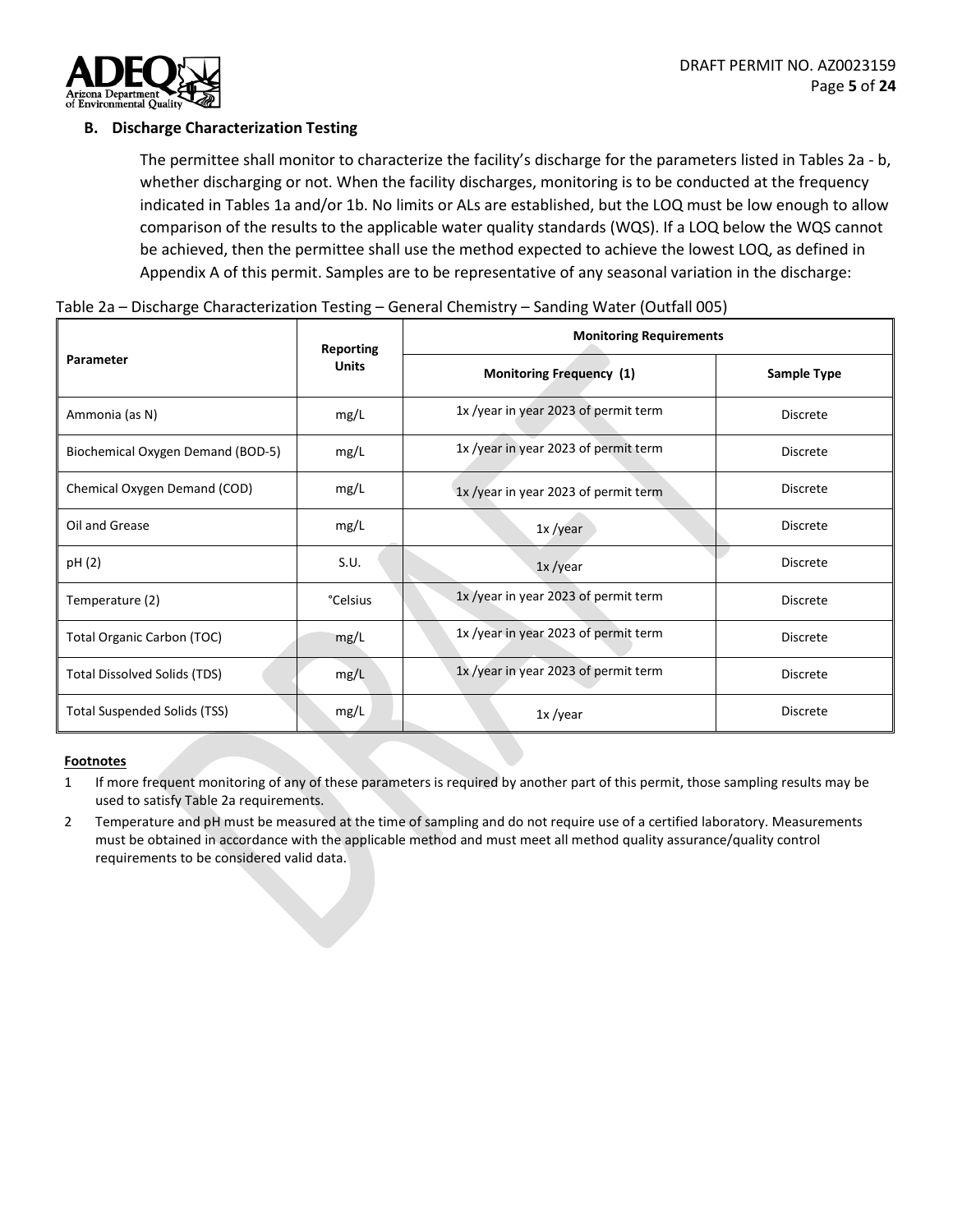

Table 2b – Discharge Characterization Testing – Selected Metals and Cyanide – Sanding Water (Outfall 005)

| Parameter (1)   | <b>Reporting</b> | <b>Monitoring Requirements</b>  |             |  |
|-----------------|------------------|---------------------------------|-------------|--|
|                 | <b>Units</b>     | <b>Monitoring Frequency (2)</b> | Sample Type |  |
| Arsenic         | µg/L             | $1x$ /year                      | Discrete    |  |
| Boron           | $\mu$ g/L        | $1x$ /year                      | Discrete    |  |
| Cadmium         | $\mu$ g/L        | $1x$ /year                      | Discrete    |  |
| Chromium, total | µg/L             | $1x$ /year                      | Discrete    |  |
| Copper          | µg/L             | $1x$ /year                      | Discrete    |  |
| Lead            | µg/L             | $1x$ /year                      | Discrete    |  |
| Mercury         | µg/L             | $1x$ /year                      | Discrete    |  |
| Selenium        | $\mu$ g/L        | $1x$ /year                      | Discrete    |  |
| Zinc            | µg/L             | $1x$ /year                      | Discrete    |  |
| Cyanide         | µg/L             | $1x$ /year                      | Discrete    |  |

#### **Footnotes**

- 1 All metals analyses shall be for total recoverable metals.
- 2 If more frequent monitoring of any of these parameters is required by another part of this permit, those sampling results may be used to satisfy Table 2b requirements.

## <span id="page-5-0"></span>**C. Surface Water Quality Standards**

- 1. The discharge shall be free from pollutants in amounts or combinations that:
	- a. Settle to form bottom deposits that inhibit or prohibit the habitation, growth or propagation of aquatic life;
	- b. Cause objectionable odor in the area in which the surface water is located;
	- c. Cause off-flavor in aquatic organisms;
	- d. Are toxic to humans, animals, plants or other organisms;
	- e. Cause the growth of algae or aquatic plants that inhibit or prohibit the habitation, growth or propagation of other aquatic life or that impair recreational uses;
	- f. Change the color of the surface water from natural background levels or color.
- 2. The discharge shall be free from oil, grease and other pollutants that float as debris, foam, or scum; or that cause a film or iridescent appearance on the surface of the water; or that cause a deposit on a shoreline, bank or aquatic vegetation.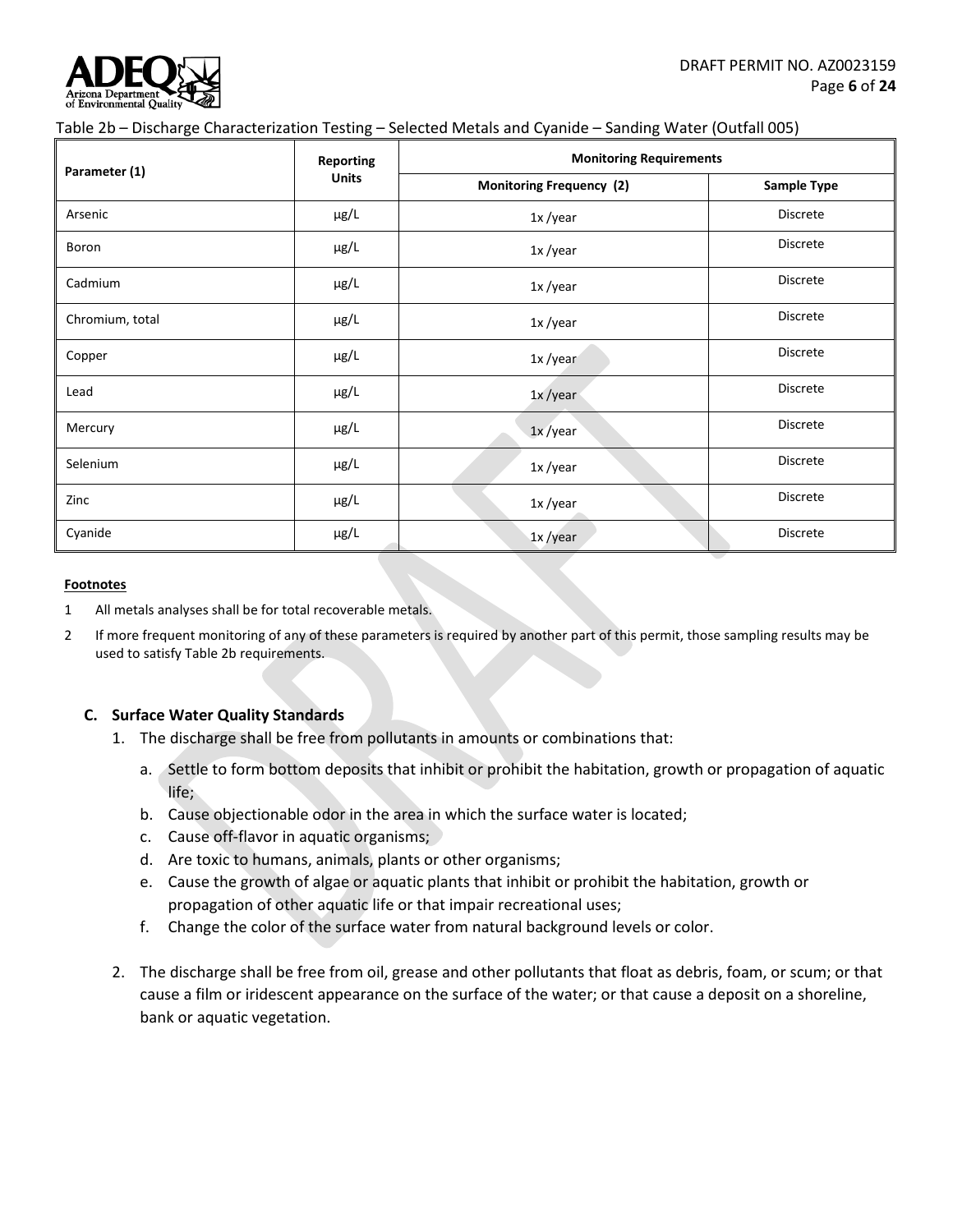

## <span id="page-6-1"></span><span id="page-6-0"></span>**PART II – MONITORING AND REPORTING**

## **A. Sample Collection and Analysis**

- 1. Samples taken for the monitoring requirements specified in Part I shall be collected at the following locations:
	- a. For Outfall 005 when there is a discharge, at or immediately prior to discharge to the SRP Lateral Canal 16.4.
	- b. For Outfall 005 when there is no discharge, at any well head or prior to mixing with any other waste stream.
	- c. For Internal Outfall I-001 (combined cooling tower blowdown), prior to mixing with any other waste stream.
- 2. The permittee is responsible for the quality and accuracy of all data required under this permit.
- 3. The permittee shall keep a QA Manual on site that describes the sample collection and analyses processes. If the permittee collects samples or conducts sample analyses in house, the permittee shall develop a QA Manual that addresses these activities. If a third party collects and/or analyzes samples on behalf of the permittee, the permittee shall obtain a copy of the applicable QA procedures. The QA Manual shall be available for review by ADEQ upon request. The QA Manual shall be updated as necessary to reflect current conditions, and shall describe the following:
	- a. Project Management, including:
		- i. Purpose of sample collection and sample frequency;
		- ii. When and where samples will be collected;
		- iii. How samples will be collected;
		- iv. Laboratory(s) that will perform analyses;
		- v. Any field tests to be conducted (detail methods and specify equipment, including a description of any needed calibrations); and
		- vi. Pollutants or analytes being measured and for each, the permit-specific limits, Assessment Levels, or thresholds, (e.g. the associated detection limits needed.)
	- b. Sample collection procedures including:
		- i. Equipment to be used;
		- ii. Type and number of samples to be collected including QA/QC samples (i.e., background samples, duplicates, and equipment or field blanks);
		- iii. Types, sizes and number of sample bottles needed;
		- iv. Preservatives and holding times for the samples (see methods under 40 CFR 136 or 9 A.A.C. 14, Article 6 or any condition within this permit that specifies a particular test method); and
		- v. Chain of Custody procedures.
	- c. Specify approved analytical method(s) to be used and include;
		- i. Limits of Detection (LOD) and Limits of Quantitation (LOQs);
		- ii. Required quality control (QC) results to be reported (e.g., matrix spike recoveries, duplicate relative percent differences, blank contamination, laboratory control sample recoveries, surrogate spike recoveries, etc.) and acceptance criteria; and
		- iii. Corrective actions to be taken by the permittee or the laboratory as a result of problems identified during QC checks.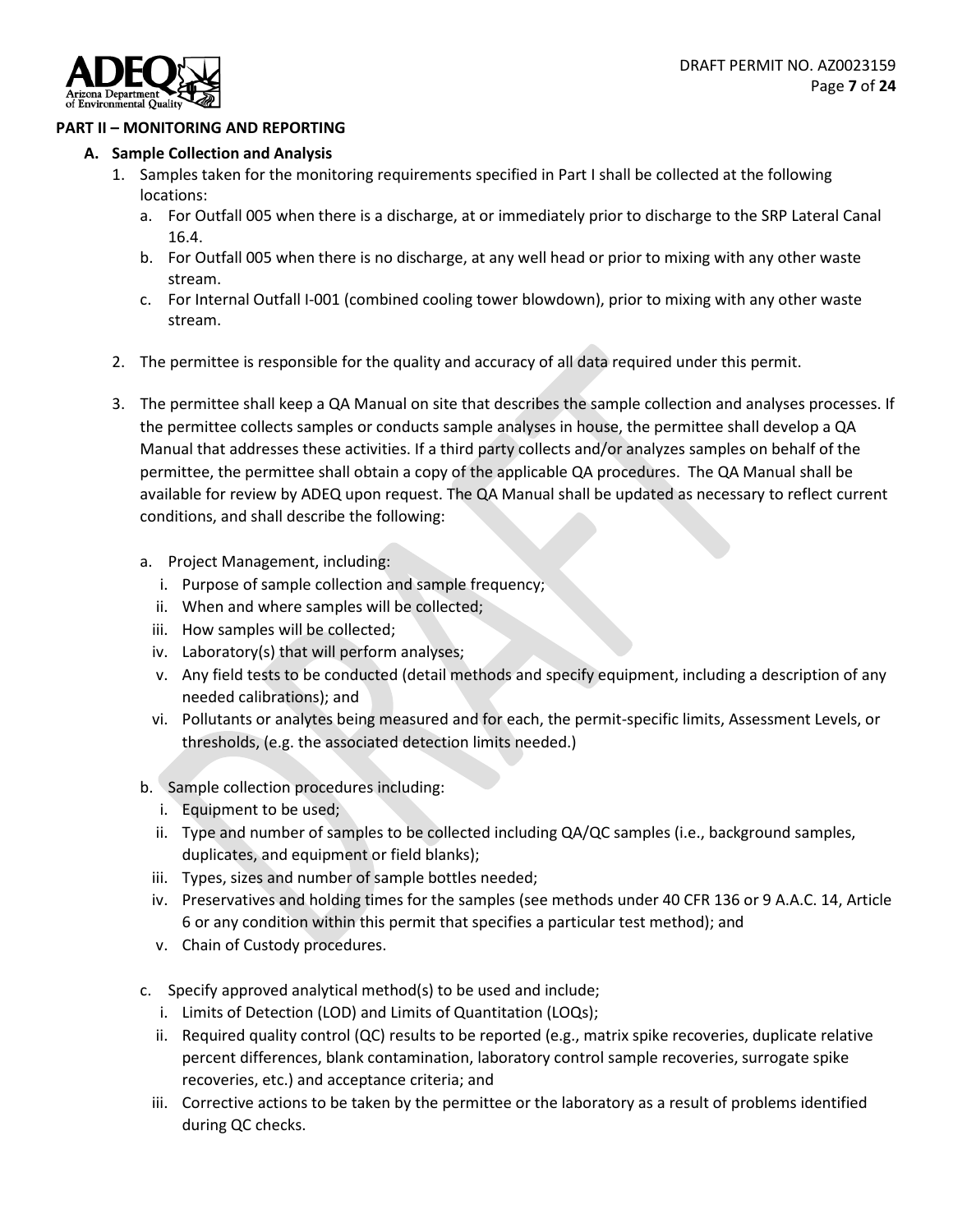

- d. How the permittee will perform data review; complete DMRs and records used to report results to ADEQ; resolve data quality issues; and identify limitations on the use of the data.
- 4. Sample collection, preservation and handling shall be performed as described in 40 CFR 136 including the referenced Edition of *Standard Methods for the Examination of Water and Wastewater*, or by procedures referenced in A.R.S. Title 9, Chapter 14 of the Arizona Department of Health Services (ADHS) Laboratory Licensure rules. The permittee shall outline the proper procedures in the QA Manual, and samples taken for this permit must conform to these procedures whether collection and handling is performed directly by the permittee or contracted to a third-party.
- 5. Analytical requirements
	- a. The permittee shall use a laboratory licensed by the ADHS Office of Laboratory Licensure and Certification that has demonstrated proficiency within the last 12 months under R9-14-609, for each parameter to be sampled under this permit. However, this requirement does not apply to parameters which require analysis at the time of sample accordance with A.R.S. 36-495.02(A)(3). (These parameters may include flow, dissolved oxygen, pH, temperature, and total residual chlorine.)
	- b. The permittee must utilize analytical methods specified in this permit. If no test procedure is specified, the permittee shall analyze the pollutant using:
		- i. A test procedure listed in 40 CFR 136 which is also approved under A.A.C. R9-14-610;
		- ii. An alternative test procedure approved by EPA as provided in 40 CFR 136 and which is also approved under A.A.C. R9-14-610;
		- iii. A test procedure listed in 40 CFR 136, with modifications allowed by EPA or approved as a method alteration by ADHS under A.A.C. R9-14-610C; or
		- iv. If no test procedure for a pollutant is available under (4)(b)(i) through (4)(b)(iii) above, any Method approved under A.A.C. R9-14-610(B) for wastewater may be used, except the use of field kits is not allowed unless otherwise specified in this permit. If there is no approved wastewater method for a parameter, any other method identified in 9 A.A.C. 14, Article 6 that will achieve appropriate detection and reporting limits may be used for analyses.
	- c. For results to be considered valid, all analytical work, including those tests conducted by the permittee at the time of sampling (see Part II.A.4.a), shall meet quality control standards specified in the approved methods.
	- d. The permittee shall use analytical methods with a Limit of Quantitation (LOQ) that is lower than the effluent limitations, Assessments Levels, Action Levels, or other water quality criteria, if any, specified in this permit. If all methods have LOQs higher than the applicable water quality criteria, the Permittee shall use the approved analytical method with the lowest LOQ.
	- e. The permittee shall use a standard calibration curve when applicable to the method, where the lowest standard point is equal to or less than the LOQ.
- 6. Chlorine Monitoring Because of the short holding time for chlorine, samples may be analyzed on-site using Hach Method No. 10014. Other methods are also acceptable for chlorine if the Method has a LOQ lower than discharge limits specified in this permit.
- 7. Metals Analyses In accordance with 40 CFR 122.45(c), all effluent metals concentrations, with the exception of chromium VI, shall be measured as "total recoverable metals". Discharge Limits in this permit, if any, are for total metals.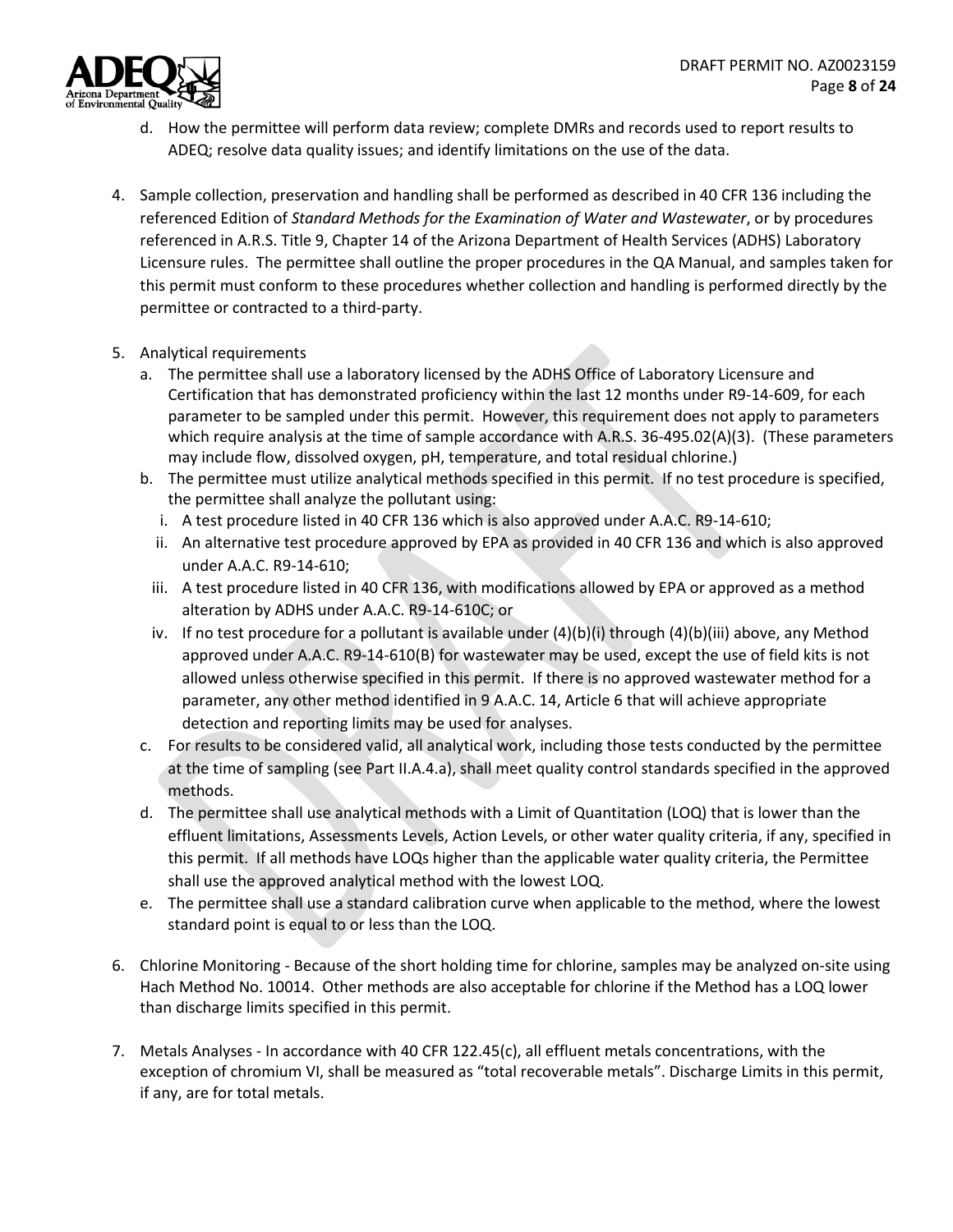

## <span id="page-8-0"></span>**B. Reporting of Monitoring Results**

- 1. The permittee shall report monitoring results on Discharge Monitoring Report (DMR) to the ADEQ electronic submission portal MyDEQ. The permittee shall submit results of all monitoring required by this permit in a format that will allow direct comparison with the limitations and requirements of this permit. If no discharge occurs during a reporting period, the permittee shall specify "No discharge" on the DMR. The results of all discharge analyses conducted during the monitoring period shall be included in determinations of the monthly average and daily maximums reported on the DMRs if the analyses were by methods specified in Part II.A above, as applicable.
- 2. DMRs and attachments are to be submitted by the 28th day of the month following the end of a monitoring period. For example, if the monitoring period ends January 31<sup>st</sup>, the permittee shall submit the DMR by February 28<sup>th</sup>. The permittee shall electronically submit all compliance monitoring data and reports using the myDEQ electronic portal provided by ADEQ. The reports required to be electronically submitted include the following:
	- a. Discharge Monitoring Reports
	- b. Original copies of laboratory results
	- c. AZPDES discharge flow records (Outfall 005)
	- d. Method detection limit studies (applicable laboratory documents providing MDL procedure/analysis)
	- e. Bench sheets or similar documentation for field testing parameters
- 3. If requested to participate, the permittee shall submit the results of the annual NPDES DMR/QA Study to ADEQ and ADHS for all laboratories used in monitoring compliance with this permit by December  $31<sup>st</sup>$  of each year. The permittee shall also conduct any proficiency testing required by the NPDES DMR-QA Study for those parameters listed in the study that the permittee analyzes in house or tests in the field at the time of sampling (these parameters may include pH and total residual chlorine). All results of the NPDES DMR-QA Study shall be submitted to the email and addresses listed below, or submit by any other alternative mode as specified by ADEQ:

Arizona Department of Environmental Quality Email: AZPDES@azdeq.gov

Arizona Department of Health Services Attn: Office of Laboratory Licensure and Certification 250 North 17th Avenue Phoenix, AZ 85007

- 4. For the purposes of reporting, the permittee shall use the Limit of Quantitation.
- 5. For parameters with Daily Maximum Limits in this permit, the permittee shall review the results of all samples collected during the reporting period and report as follows:

| Table 3 - DMR Reporting Requirements for Daily Maximum Limits |  |  |  |  |  |  |
|---------------------------------------------------------------|--|--|--|--|--|--|
|---------------------------------------------------------------|--|--|--|--|--|--|

| For Daily Maximum Limits                                                                                  | The Permittee shall Report on the DMR       |
|-----------------------------------------------------------------------------------------------------------|---------------------------------------------|
| When the maximum value of any analytical result is greater than or<br>equal to the LOQ                    | The maximum value of all analytical results |
| When the maximum value detected is greater than or equal to the<br>laboratory's LOD but less than the LOQ | NODI(Q)                                     |
| When the maximum value is less than the laboratory's LOD                                                  | NODI (B)                                    |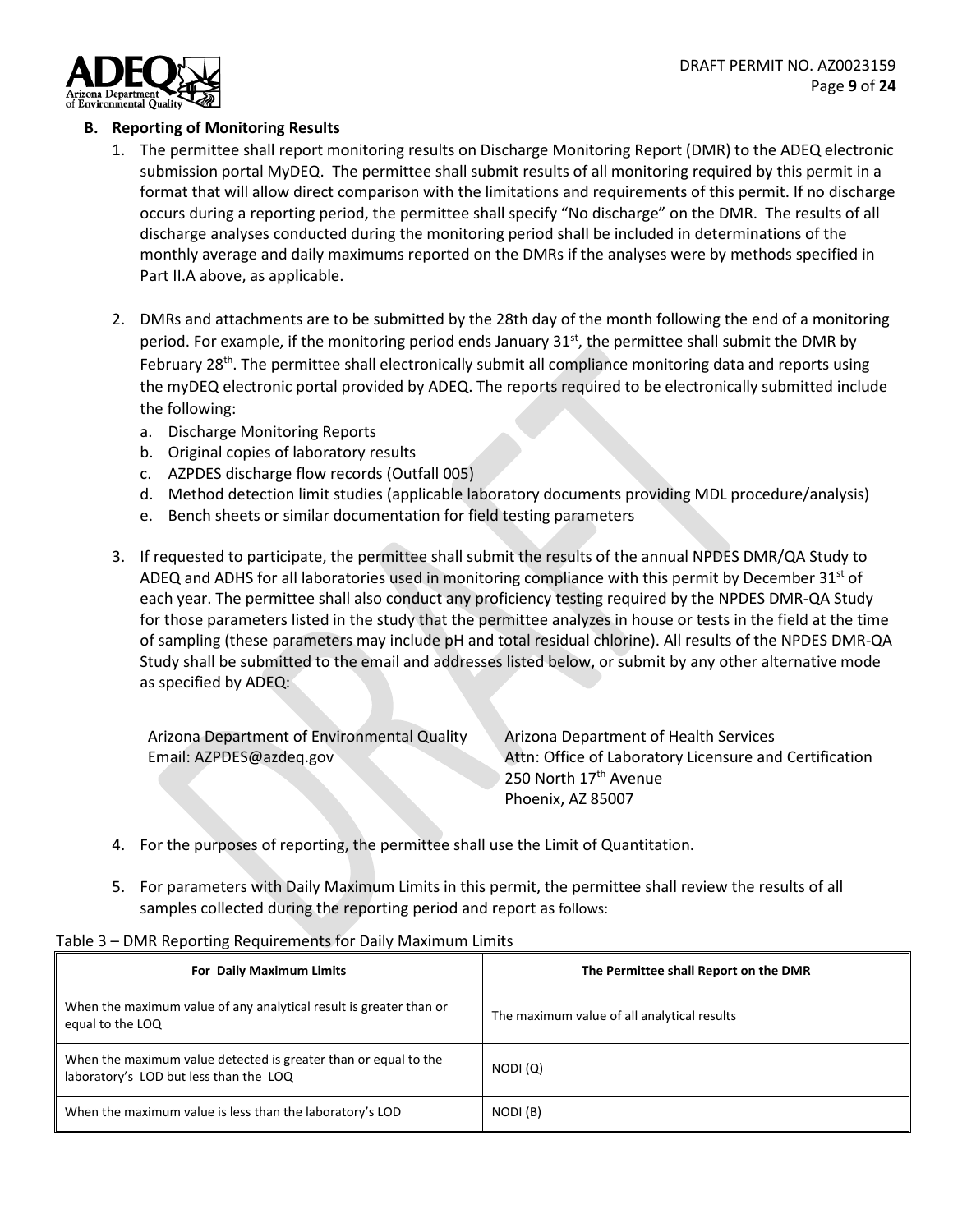

6. For parameters with Monthly Average Limits in this permit, the permittee shall review the results of all samples collected during the reporting period and report.

#### Table 4 – DMR Reporting Requirements for Monthly Average Limits

|                                                                        | The Permittee shall Report on<br>the DMR                                                                                                                                                                                                                                              |                                                                              |
|------------------------------------------------------------------------|---------------------------------------------------------------------------------------------------------------------------------------------------------------------------------------------------------------------------------------------------------------------------------------|------------------------------------------------------------------------------|
| If only one sample is collected<br>during the reporting period         | When the value detected is greater than or equal to the LOQ                                                                                                                                                                                                                           | The analytical result                                                        |
| (monthly, quarterly, annually,<br>etc.)                                | When the value detected is greater than or equal to the laboratory's<br>LOD, but less than the LOQ                                                                                                                                                                                    | NODI(Q)                                                                      |
| (In this case, the sample result is<br>the monthly average.)           | When the value is less than the laboratory's LOD                                                                                                                                                                                                                                      | NODI(B)                                                                      |
| If more than one sample is<br>collected during the reporting<br>period | All samples collected in the same calendar month must be averaged.<br>• When all results are greater than or equal to the LOQ, all values are<br>averaged<br>. If some results are less than the LOQ, use the LOD value in the<br>averaging<br>• Use '0' for values less than the LOD | The highest monthly average<br>which occurred during the<br>reporting period |
|                                                                        |                                                                                                                                                                                                                                                                                       |                                                                              |

- 7. For all field testing, or if the information below is not included on the laboratory reports required by Part II.B.2, the permittee shall attach a bench sheet or similar documentation to each DMR that includes, for all analytical results during the reporting period the following:
	- a. the analytical result,
	- b. the number or title of the approved analytical method, preparation and analytical procedure utilized by the field personnel or laboratory, and the LOD and LOQ for the analytical method for the parameter, and
	- c. any applicable data qualifiers using the most current revision of the Arizona Data Qualifiers

## <span id="page-9-0"></span>**C. Twenty-four Hour Reporting of Noncompliance**

1. The permittee shall orally report any noncompliance which may endanger the environment or human health within 24 hours from the time the permittee becomes aware of the event to:

# **ADEQ 24 hour hotline at (602) 771-2330**

by phone call or voice mail by 9 a.m. on the first business day following the noncompliance. The permittee shall also notify the Surface Water Inspection and Compliance Unit in writing within 5 days of the noncompliance event to [AZPDES@azdeq.gov.](mailto:AZPDES@azdeq.gov) The permittee shall include in the written notification: a description of the noncompliance and its cause; the period of noncompliance, including dates and times, and, if the noncompliance has not been corrected, the time it is expected to continue; and steps taken or planned to reduce, eliminate, and prevent reoccurrence of the noncompliance.

- 2. The following instances of noncompliance are subject to the 24-hour and 5-day reporting requirements:
	- a. An exceedance of any maximum daily limit for the parameters listed in Part I.A. Tables 1a and 1b.
	- b. Any unanticipated bypass which exceeds any discharge limitations in the permit.
	- c. Any upset which exceeds any discharge limitation in the permit.

#### <span id="page-9-1"></span>**D. Monitoring Records**

The permittee shall retain records of the following monitoring information:

a. Date, exact location and time of sampling or measurements performed, preservatives used;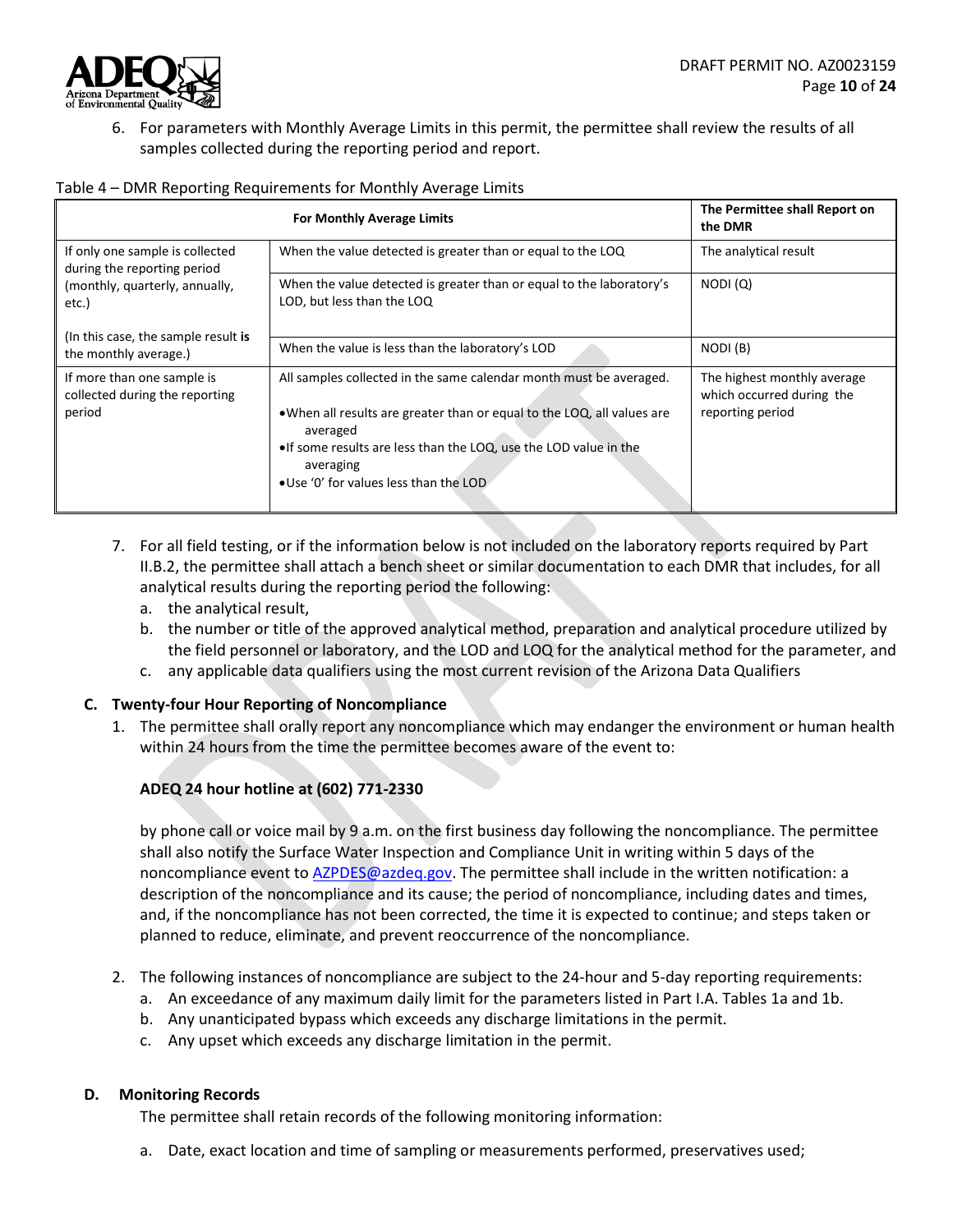

- b. Individual(s) who performed the sampling or measurements;
- c. Date(s) the analyses were performed;
- d. Laboratory(s) which performed the analyses;
- e. Analytical techniques or methods used;
- f. Chain of custody forms;
- g. Any comments, case narrative or summary of results produced by the laboratory. These comments should identify and discuss QA/QC analyses performed concurrently during sample analyses and should specify whether analyses met project requirements and 40 CFR 136. If results include information on initial and continuing calibration, surrogate analyses, blanks, duplicates, laboratory control samples, matrix spike and matrix spike duplicate results, sample receipt condition, or holding times and preservation, these records must also be retained.
- h. Summary of data interpretation and any corrective action taken by the permittee.

## <span id="page-10-1"></span><span id="page-10-0"></span>**PART III – BIOSOLIDS / SEWAGE SLUDGE REQUIREMENTS – NOT APPLICABLE**

## <span id="page-10-2"></span>**PART IV – WHOLE EFFLUENT TOXICITY TESTING REQUIREMENTS – NOT APPLICABLE**

### <span id="page-10-3"></span>**PART V – SPECIAL CONDITIONS**

## **A. Reopener**

This permit may be modified per the provisions of A.A.C. R18-9-B906, and R18-9-A905 which incorporates 40 CFR Part 122. This permit may be reopened based on newly available information; to add conditions or limits to address demonstrated effluent toxicity; to implement any EPA-approved new Arizona water quality standard; or to re-evaluate reasonable potential (RP), if Assessment Levels in this permit are exceeded.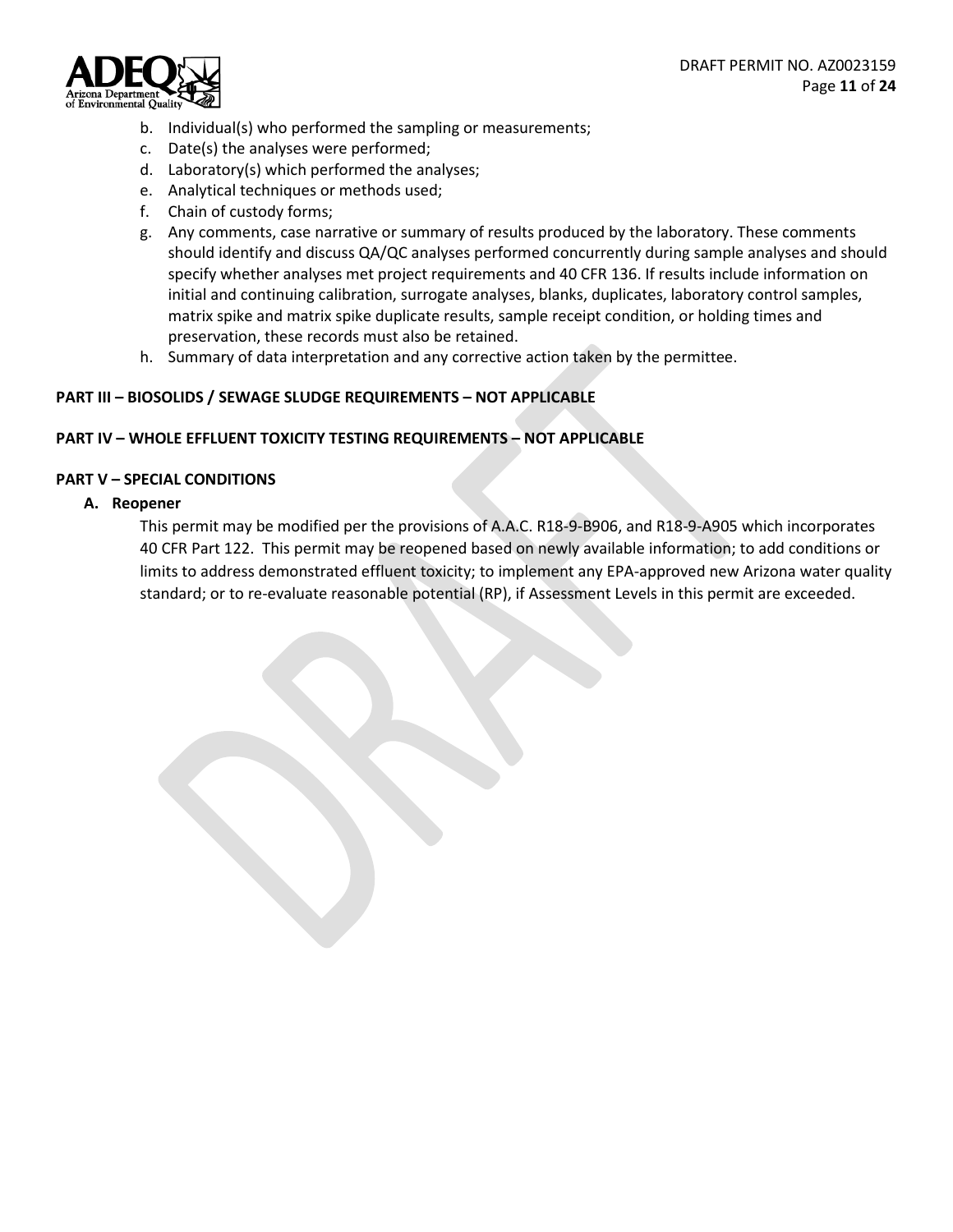

# <span id="page-11-0"></span>**Appendix A - Part A: Acronyms**

| A.A.C.        | Arizona Administrative Code                                   |
|---------------|---------------------------------------------------------------|
| ADEQ          | Arizona Department of Environmental Quality                   |
| <b>ADHS</b>   | Arizona Department of Health Services                         |
| EQ            | <b>Exceptional Quality (biosolids)</b>                        |
| <b>AZPDES</b> | Arizona Pollutant Discharge Elimination System                |
| A.R.S.        | Arizona Revised Statutes                                      |
| <b>CFR</b>    | Code of Federal Regulations                                   |
| Director      | The Director of ADEQ or any authorized representative thereof |
| <b>DMR</b>    | <b>Discharge Monitoring Report</b>                            |
| EPA           | The U.S. Environmental Protection Agency                      |
| <b>MGD</b>    | Million Gallons per Day                                       |
| mg/L          | Milligrams per Liter, also equal to parts per million (ppm)   |
| <b>NPDES</b>  | National Pollutant Discharge Elimination System               |
| QA            | <b>Quality Assurance</b>                                      |
| <b>TBEL</b>   | Technology-based Effluent Limitation                          |
| $\mu$ g/L     | Micrograms per Liter, also equal to parts per billion (ppb)   |
| <b>WQBEL</b>  | Water quality-based Effluent Limitation                       |
|               |                                                               |

# <span id="page-11-1"></span>**Appendix A - Part B: Definitions**

| Daily Maximum Concentration Limit                                                                                                                                                                                                                                                                         | The maximum allowable discharge of a pollutant in a calendar day as<br>measured on any single discrete sample or composite sample.                                                                                                                                                                                                                                                                                                                                                                      |  |
|-----------------------------------------------------------------------------------------------------------------------------------------------------------------------------------------------------------------------------------------------------------------------------------------------------------|---------------------------------------------------------------------------------------------------------------------------------------------------------------------------------------------------------------------------------------------------------------------------------------------------------------------------------------------------------------------------------------------------------------------------------------------------------------------------------------------------------|--|
| Discrete or Grab Sample                                                                                                                                                                                                                                                                                   | An individual sample of at least 100 mL collected from a single location, or<br>over a period of time not exceeding 15 minutes.                                                                                                                                                                                                                                                                                                                                                                         |  |
| Limit of Quantitation (LOQ)                                                                                                                                                                                                                                                                               | The minimum levels, concentrations, or quantities of a target variable such as<br>an analyte that can be reported with a specific degree of confidence. The<br>calibration point shall be at or below the LOQ. The LOQ is the concentration in<br>a sample that is equivalent to the concentration of the lowest calibration<br>standard analyzed by a specific analytical procedure, assuming that all of the<br>method-specified sample weights, volumes, and processing steps have been<br>followed. |  |
| Limit of Detection (LOD)                                                                                                                                                                                                                                                                                  | An analyte and matrix-specific estimate of the minimum amount of a<br>substance that the analytical process can reliably detect with a 99%<br>confidence level. This may be laboratory dependent and is developed<br>according to A.A.C. R9-14-615(C)(7).                                                                                                                                                                                                                                               |  |
| Method Detection Limit (MDL)                                                                                                                                                                                                                                                                              | See LOD.                                                                                                                                                                                                                                                                                                                                                                                                                                                                                                |  |
| An area where a discharge undergoes initial dilution and may be extended to<br>cover the secondary mixing in the ambient waterbody. A mixing zone is an<br><b>Mixing Zone</b><br>allocated impact zone where water quality criteria can be exceeded as long as<br>acutely toxic conditions are prevented. |                                                                                                                                                                                                                                                                                                                                                                                                                                                                                                         |  |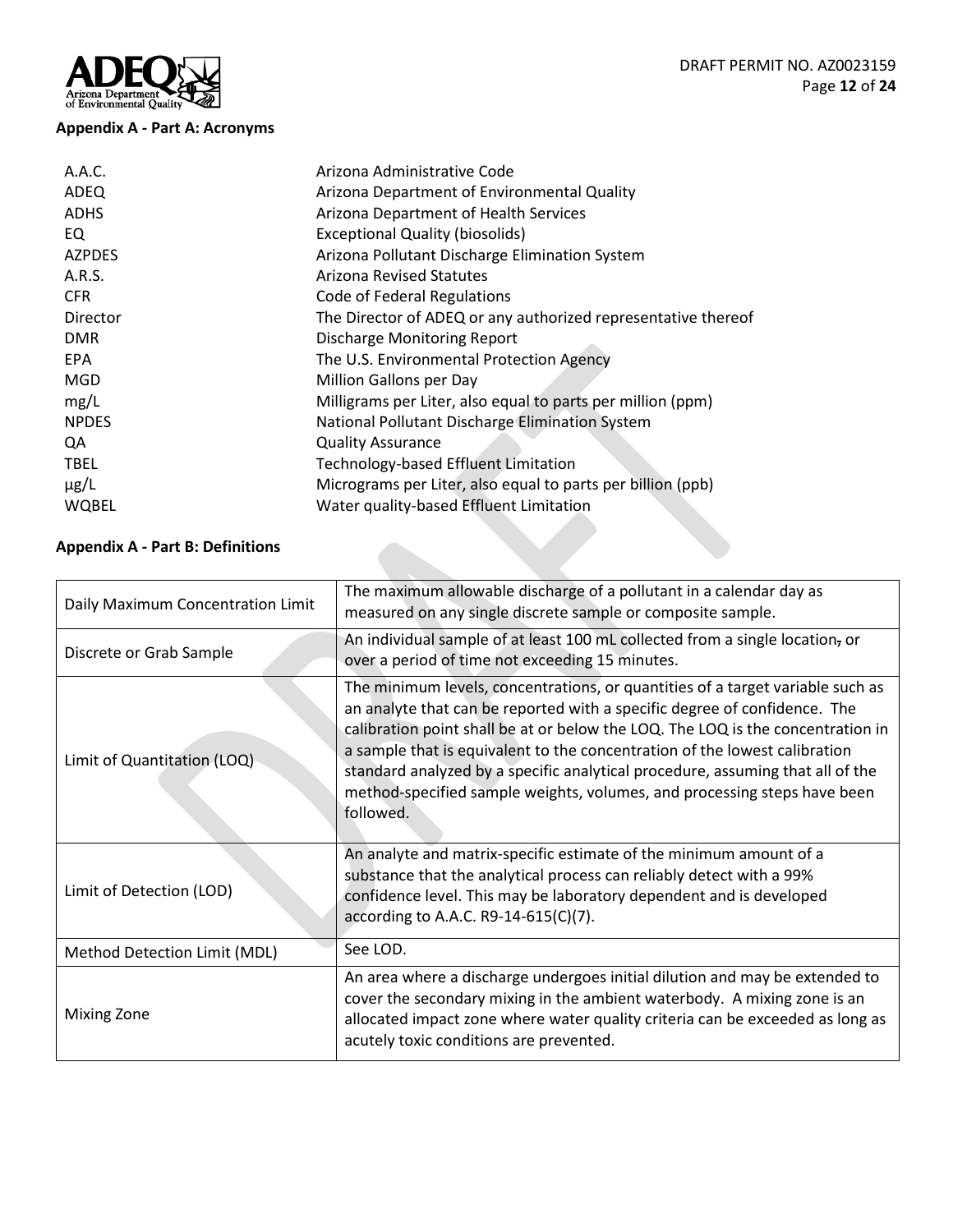

| Monthly or Weekly Average<br><b>Concentration Limit</b> | Other than for bacteriological testing, means the highest allowable average<br>calculated as an arithmetic mean of consecutive measurements made during<br>calendar month or week, respectively. The "monthly or weekly average<br>concentration limit" for E. coli bacteria means the highest allowable average<br>calculated as the geometric mean of a minimum of four (4) measurements<br>made during a calendar month or week, respectively. The geometric mean is<br>the nth root of the product of n numbers. For either method (CFU or MPN),<br>when data are reported as "0" or non-detect then input a "1" into the<br>calculation for the geometric mean. |  |
|---------------------------------------------------------|----------------------------------------------------------------------------------------------------------------------------------------------------------------------------------------------------------------------------------------------------------------------------------------------------------------------------------------------------------------------------------------------------------------------------------------------------------------------------------------------------------------------------------------------------------------------------------------------------------------------------------------------------------------------|--|
| Submit                                                  | Used in this permit, means post-marked, documented by other mailing<br>receipt, or hand-delivered to ADEQ.                                                                                                                                                                                                                                                                                                                                                                                                                                                                                                                                                           |  |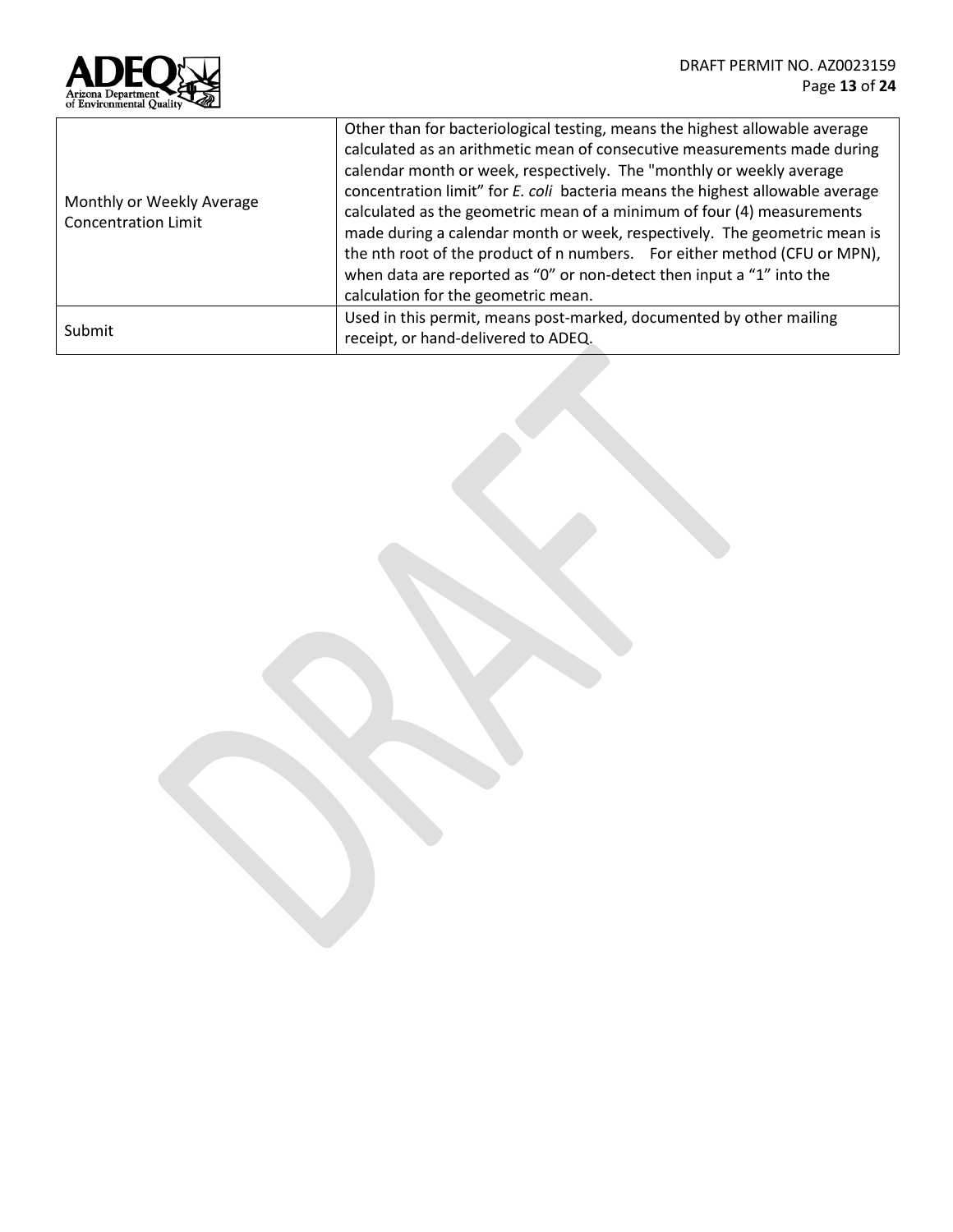

## <span id="page-13-0"></span>**Appendix B - AZPDES Discharge Flow Record**

|                                                                        | APS West Phoenix Power Plant - AZ0023159              |                                                 |  |
|------------------------------------------------------------------------|-------------------------------------------------------|-------------------------------------------------|--|
| Discharge to SRP Lateral Canal 16.4 in the Middle Gila River Basin At: |                                                       |                                                 |  |
| <b>Outfall No:</b>                                                     | 005                                                   |                                                 |  |
| Location:                                                              |                                                       |                                                 |  |
| Month:                                                                 |                                                       | Year:                                           |  |
| Date:                                                                  | Flow Duration <sup>(1)</sup><br>(Total hours per day) | Flow Rate <sup>(2)</sup><br>(Total MGD per day) |  |
| $\mathbf 1$                                                            |                                                       |                                                 |  |
| $\mathbf{2}$                                                           |                                                       |                                                 |  |
| $\overline{\mathbf{3}}$                                                |                                                       |                                                 |  |
| $\overline{\mathbf{4}}$                                                |                                                       |                                                 |  |
| 5                                                                      |                                                       | o a                                             |  |
| $\bf 6$                                                                |                                                       |                                                 |  |
| $\overline{\mathbf{z}}$                                                |                                                       |                                                 |  |
| ${\bf 8}$                                                              |                                                       |                                                 |  |
| 9                                                                      |                                                       |                                                 |  |
| 10                                                                     |                                                       |                                                 |  |
| 11                                                                     |                                                       |                                                 |  |
| 12                                                                     |                                                       |                                                 |  |
| 13                                                                     |                                                       |                                                 |  |
| ${\bf 14}$                                                             |                                                       |                                                 |  |
| 15                                                                     |                                                       |                                                 |  |
| 16                                                                     |                                                       |                                                 |  |
| $\overline{\mathbf{17}}$                                               |                                                       |                                                 |  |
| 18                                                                     |                                                       |                                                 |  |
| 19                                                                     |                                                       |                                                 |  |
| 20                                                                     |                                                       |                                                 |  |
| 21                                                                     |                                                       |                                                 |  |
| 22                                                                     |                                                       |                                                 |  |
| 23<br>24                                                               |                                                       |                                                 |  |
| 25                                                                     |                                                       |                                                 |  |
| 26                                                                     |                                                       |                                                 |  |
| $27$                                                                   |                                                       |                                                 |  |
| 28                                                                     |                                                       |                                                 |  |
| 29                                                                     |                                                       |                                                 |  |
| 30                                                                     |                                                       |                                                 |  |
| 31                                                                     |                                                       |                                                 |  |
| Comment:                                                               |                                                       |                                                 |  |

- 1 Total time of discharge in hours per day. If actual time is not available, use an estimate of flow duration.<br>2 Report flow discharge in MGD. If no discharge occurs on any given day, report 'ND'' for the flow for that
- Report flow discharge in MGD. If no discharge occurs on any given day, report 'ND" for the flow for that day.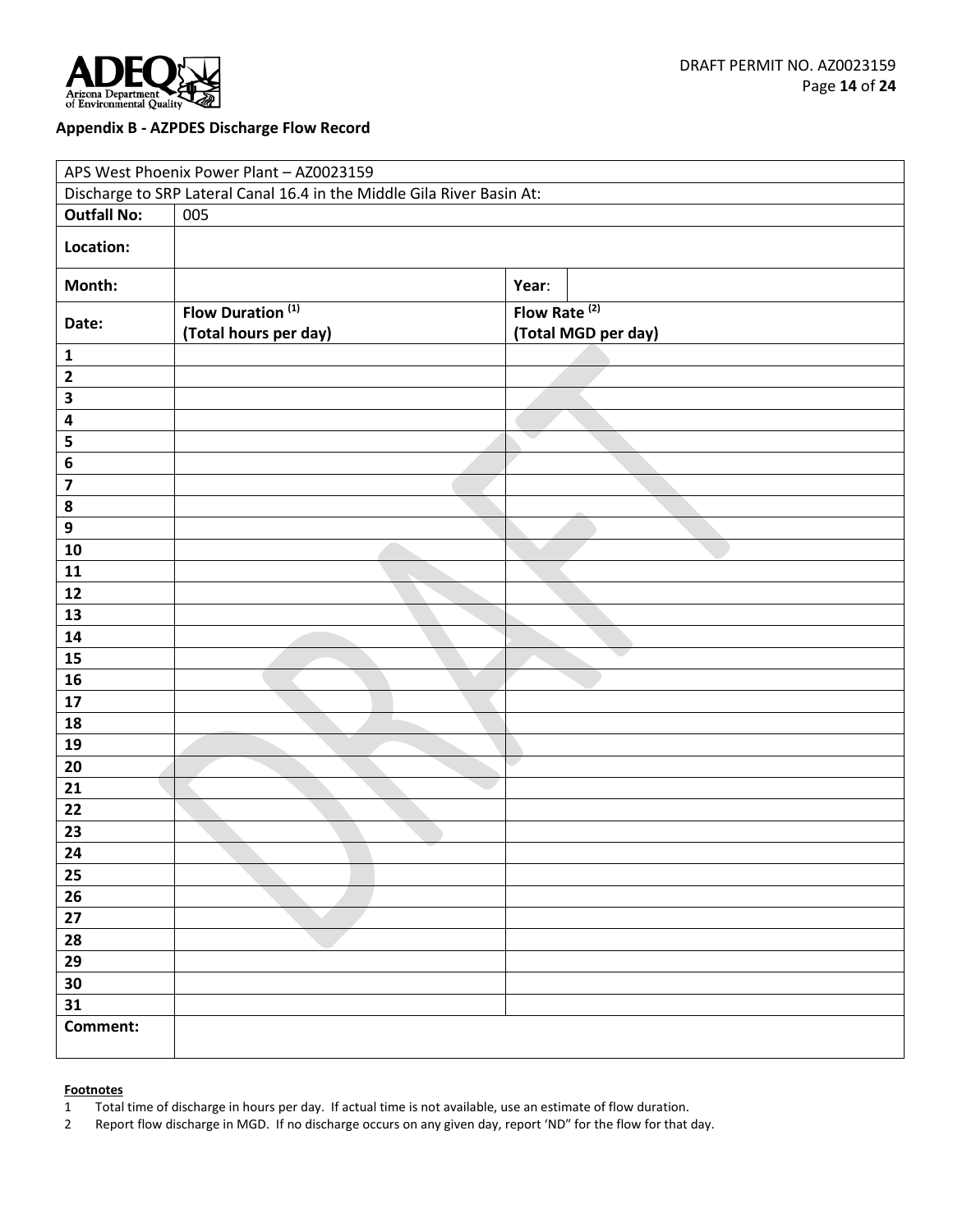

# <span id="page-14-0"></span>**Appendix C - Standard AZPDES Permit Conditions & Notifications**

(Updated as of February 2, 2004)

- 1. Duty to Reapply [R18-9-B904(C)] Unless the Permittee permanently ceases the discharging activity covered by this permit, the Permittee shall submit a new application 180 days before the existing permit expires
- 2. Applications [R18-9-A905(A)(1)(C) which incorporates 40CFR 122.22]
	- a. All applications shall be signed as follows:
		- i. For a corporation: by a responsible corporate officer. For the purpose of this section, a responsible corporate officer means:
			- A. A president, secretary, treasure, or vice-president of the corporation in charge of a principle business function, or any other person who performs similar policy-or decision-making functions for the corporation, or
			- B. The manager of one or more manufacturing, production, or operating facilities, provided, the manager is authorized to make management decisions which govern the operation of the regulated facility including having the explicit or implicit duty of making major capital investment recommendations, and initiating and directing other comprehensive measures to assure long term environmental compliance with environmental laws and regulations; the manager can ensure that the necessary systems are established or actions taken to gather complete and accurate information for permit application requirements; and where authority to sign documents has been assigned or delegated to the manager in accordance with corporate procedures;
		- ii. For partnership or sole proprietorship: by a general partner or the proprietor, respectively; or
		- iii. For a municipality, State, Federal, or other public agency: By either a principal executive officer or ranking elected official. For purposes of this section, a principal executive officer of a Federal agency includes: (i) The chief executive officer having responsibility for the overall operations of a principal geographic unit of the agency (e.g., Regional Administrators of EPA).
	- b. All reports required by permits and other information requested by the Director shall be signed by a person described in paragraph (a) of this Section, or by a duly authorized representative of that person. A person is a duly authorized representative only if:
		- i. The authorization is made in writing by a person described in paragraph (a) of this section;
		- ii. The authorization specifies either an individual or a position having responsibility for the overall operation of the regulated facility, such as the position of plant manager, operator of a well or a well field, superintendent, position of equivalent responsibility, or an individual or position having overall responsibility for environmental matters for the company. (A duly authorized representative may thus be either a named individual or any individual occupying a named position.) and,
		- iii. The written authorization is submitted to the Director.
	- c. Changes to Authorization. If an authorization under paragraph (b) of this section is no longer accurate because a different individual or position has responsibility for the overall operation of the facility, a new authorization satisfying the requirements of paragraph (b) of this section must be submitted to the Director prior to or together with any reports, information, or applications to be signed by an authorized representative.
	- d. Certification. Any person signing a document under paragraph (a) or (b) of this section shall make the following certification: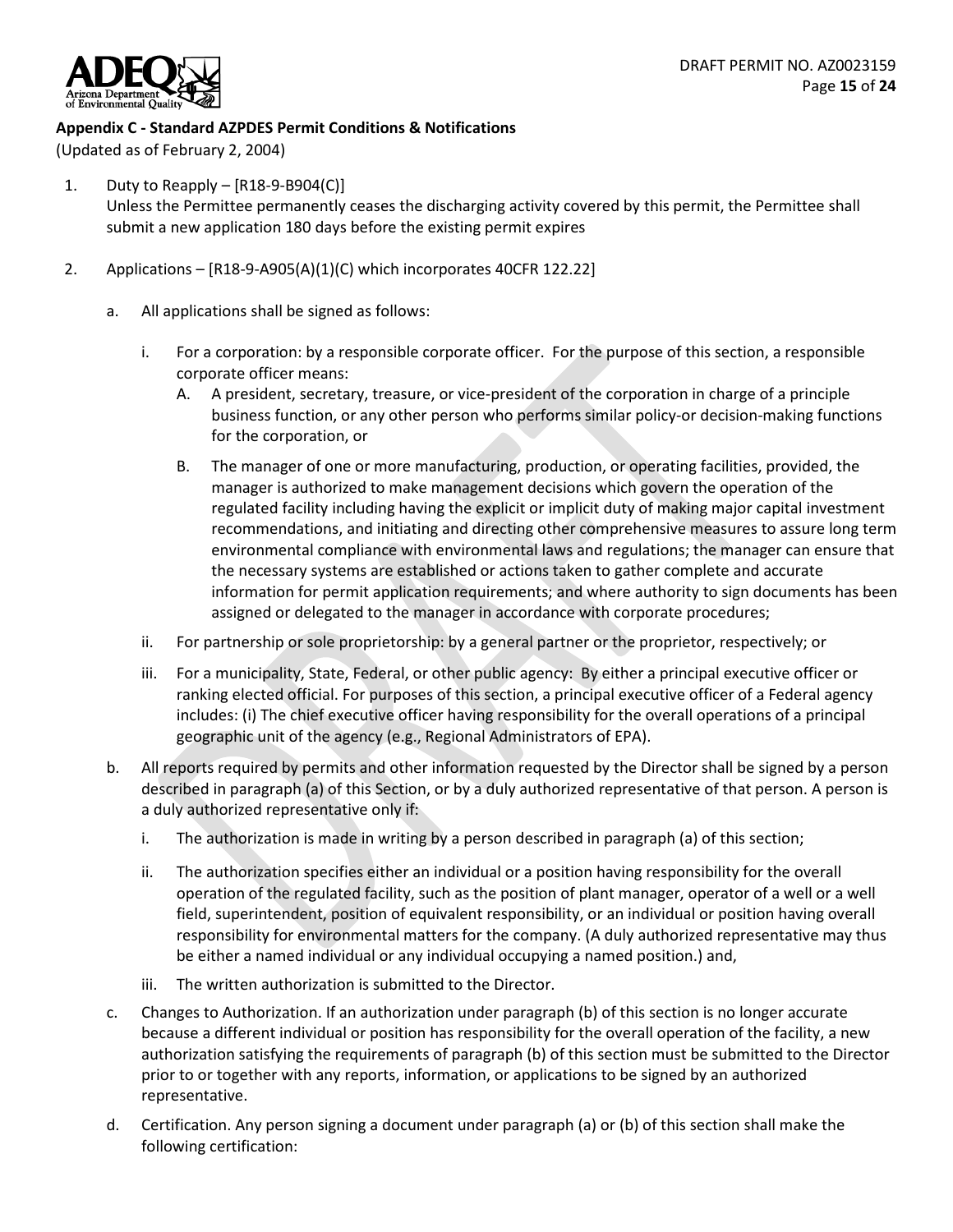

*I certify under penalty of law, that this document and all attachments were prepared under my direction or supervision in accordance with a system designed to assure that qualified personnel properly gathered and evaluated the information submitted. Based on my inquiry of the person or persons who manage the system, or those persons directly responsible for gathering information, the information submitted is, to the best of my knowledge and belief, true, accurate, and complete. I am aware that there are significant penalties for submitting false information, including the possibility of fine and imprisonment for knowing violations*.

- 3. Duty to Comply [R18-9-A905(A)(3)(a) which incorporates 40 CFR 122.41(a)(i) and A.R.S. §49- 262, 263.01, and 263.02.]
	- a. The Permittee shall comply with all conditions of this permit and any standard and prohibition required under A.R.S. Title 49, Chapter 2, Article 3.1 and A.A.C. Title 18, Chapter 9, Articles 9 and 10. Any permit noncompliance constitutes a violation of the Clean Water Act; A.R.S. Title 49, Chapter 2, Article 3.1; and A.A.C. Title 18, Chapter 9, Articles 9 and 10, and is grounds for enforcement action, permit termination, revocation and reissuance, or modification, or denial of a permit renewal application.
	- b. The issuance of this permit does not waive any federal, state, county, or local regulations or permit requirements with which a person discharging under this permit is required to comply.
	- c. The Permittee shall comply with the effluent standards or prohibitions established under section 307(a) of the Clean Water Act for toxic pollutants and with standards for sewage sludge use or disposal established under section 405(d) of the Clean Water Act within the time provided in the regulation that establish these standards or prohibitions, even if the permit has not yet been modified to incorporate the requirement.
	- d. Civil Penalties. A.R.S. § 49-262(C) provides that any person who violates any provision of A.R.S. Title 49, Chapter 2, Article 3.1 or a rule, permit, discharge limitation or order issued or adopted under A.R.S. Title 49, Chapter 2, Article 3.1 is subject to a civil penalty not to exceed \$25,000 per day per violation.
	- e. Criminal Penalties. Any a person who violates a condition of this permit, or violates a provision under A.R.S. Title 49, Chapter 2, Article 3.1, or A.A.C. Title 18, Chapter 9, Articles 9 and 10 is subject to the enforcement actions established under A.R.S. Title 49, Chapter 2, Article 4, which may include the possibility of fines and/or imprisonment.
- 4. Need to Halt or Reduce Activity Not a Defense [R18-9-A905(A)(3)(a) which incorporates 40 CFR 122.41(c)]

It shall not be a defense for a Permittee in an enforcement action that it would have been necessary to halt or reduce the permitted activity in order to maintain compliance with the conditions of this permit.

5. Duty to Mitigate - [R18-9-A905(A)(3)(a) which incorporates 40 CFR 122.41(d)]

The Permittee shall take all reasonable steps to minimize or prevent any discharge or sludge use or disposal in violation of this permit which has a reasonable likelihood of adversely affecting human health or the environment.

6. Proper Operation and Maintenance - [R18-9-A905(A)(3)(a) which incorporates 40 CFR 122.41(e)]

The Permittee shall at all times properly operate and maintain all facilities and systems of treatment and control (and related appurtenances) which are installed or used by the Permittee to achieve compliance with the conditions of this permit. Proper operation and maintenance also includes adequate laboratory controls and appropriate quality assurance procedures. This provision requires the operation of back-up or auxiliary facilities or similar systems which are installed by a Permittee only when the operation is necessary to achieve compliance with the conditions of the permit.

7. Permit Actions - [R18-9-A905(A)(3)(a) which incorporates 40 CFR 122.41(f)]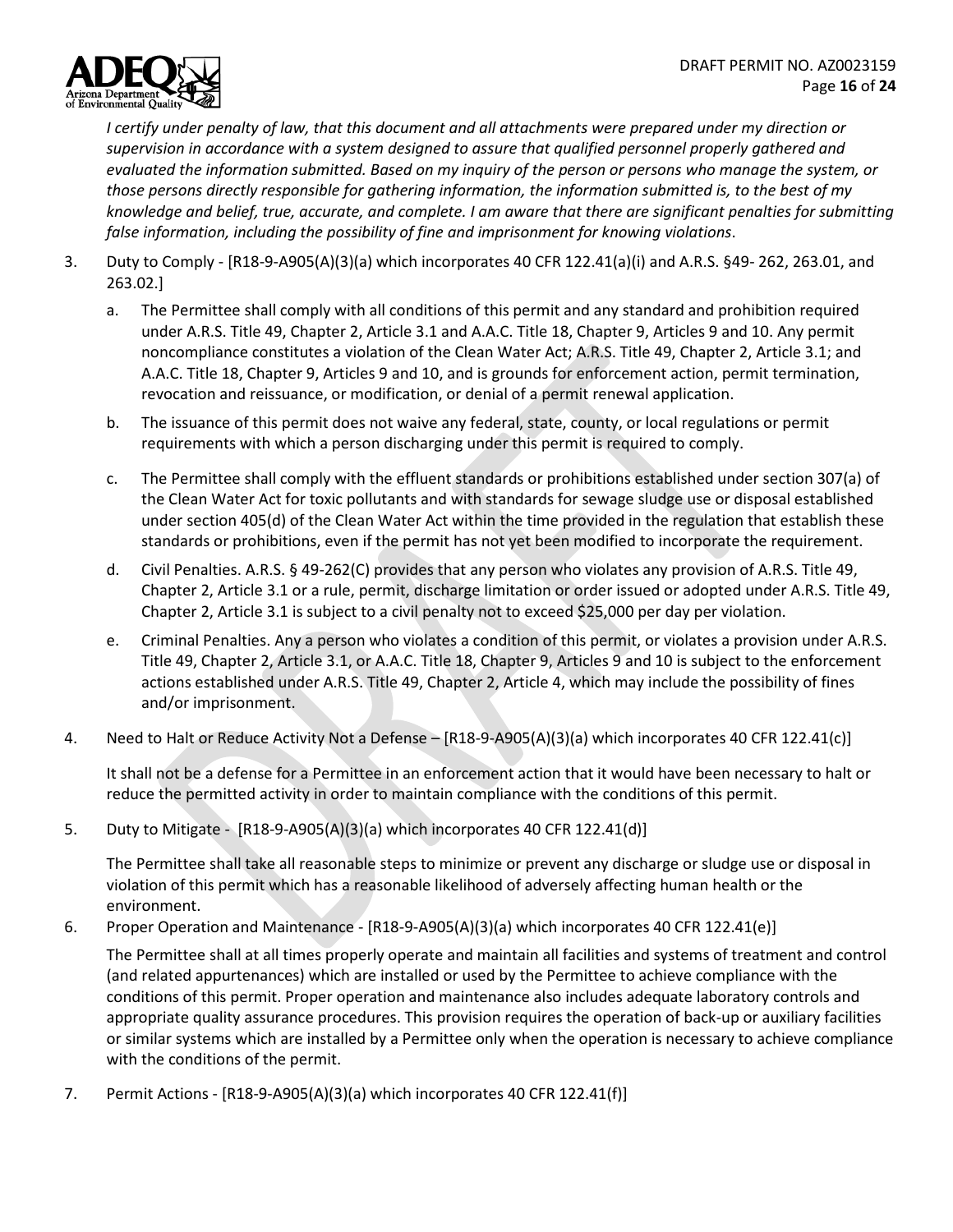

This permit may be modified, revoked and reissued, or terminated for cause. The filing of a request by the Permittee for a permit modification, revocation and reissuance, or termination, or a notification of planned changes or anticipated noncompliance does not stay any permit condition.

8. Property Rights - [R18-9-A905(A)(3)(a) which incorporates 40 CFR 122.41(g)]

This permit does not convey any property rights of any sort, or any exclusive privilege.

9. Duty to Provide Information - [R18-9-A905(A)(3)(a) which incorporates 40 CFR 122.41(h)]

The Permittee shall furnish to the Director, within a reasonable time, any information which the Director may request to determine whether cause exists for modifying, revoking and reissuing, or terminating this permit or to determine compliance with this permit. The Permittee shall also furnish to the Director upon request, copies of records required to be kept by this permit.

10. Inspection and Entry [R18-9-A905(A)(3)(a) which incorporates 40 CFR 122.41(i)]

The Permittee shall allow the Director, or an authorized representative, upon the presentation of credentials and such other documents as may be required by law, to:

- a. Enter upon the Permittee's premises where a regulated facility or activity is located or conducted, or where records must be kept under the conditions of this permit;
- b. Have access to and copy, at reasonable times, any records that must be kept under the terms of the permit;
- c. Inspect at reasonable times any facilities, equipment (including monitoring equipment or control equipment), practices or operations regulated or required under this permit; and
- d. Sample or monitor at reasonable times, for the purposes of assuring permit compliance or as otherwise authorized by A.R.S. Title 49, Chapter 2, Article 3.1, and A.A.C. Title 18, Chapter 9, Articles 9 and 10, any substances or parameters at any location
- 11. Monitoring and Records [R18-9-A905(A)(3)(a) which incorporates 40 CFR 122.41(j)]
	- a. Samples and measurements taken for the purpose of monitoring shall be representative of the monitored activity.
	- b. The Permittee shall retain records of all monitoring information, including all calibration and maintenance records and all original strip chart recordings for continuous monitoring instrumentation, copies of all reports required by this permit, and records of all data used to complete the application for this permit, for a period of at least 3 years from the date of the sample, measurement, report or application, except for records of monitoring information required by this permit related to the Permittee's sewage sludge use and disposal activities, which shall be retained for a period of at least five years (or longer as required by 40 CFR Part 503). This period may be extended by request of the Director at any time.
	- c. Records of monitoring information shall include:
		- i. The date, exact place and time of sampling or measurements;
		- ii. The individual(s) who performed the sampling or measurements;
		- iii. The date(s) the analyses were performed;
		- iv. The individual(s) who performed the analyses;
		- v. The analytical techniques or methods used; and
		- vi. The results of such analyses.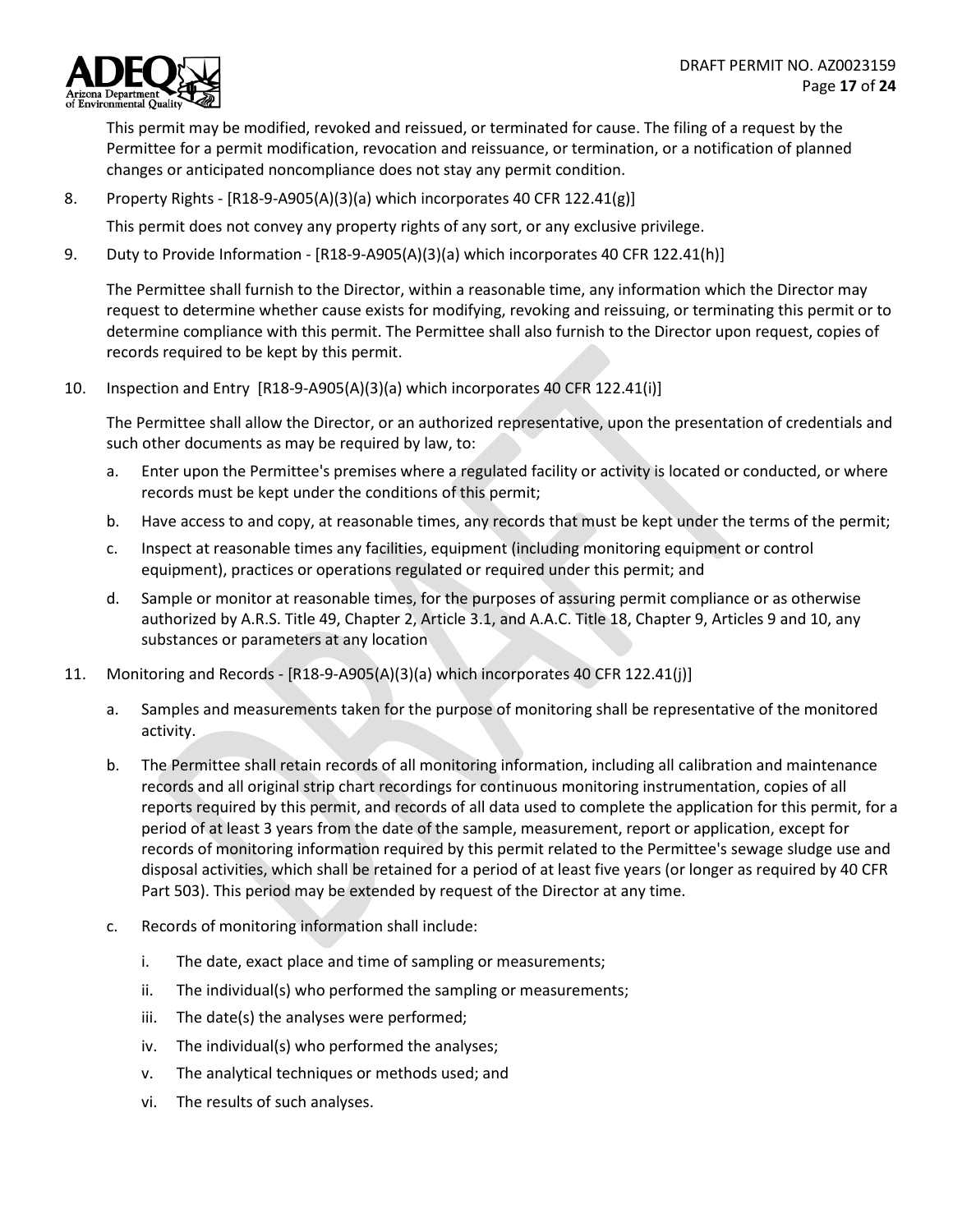

- d. Monitoring must be conducted according to test procedures specified in this permit. If a test procedure is not specified in the permit, then monitoring must be conducted according to test procedures approved under A.A.C. R18-9-A905(B) including those under 40 CFR Part 136 unless otherwise specified in 40 CFR Part 503 (for sludge).
- e. The Clean Water Act provides that any person who falsifies, tampers with, or knowingly renders inaccurate any monitoring device or method required to be maintained in this permit shall, upon conviction, be punished by a fine of not more than \$10,000 per violation, or by imprisonment for not more than two years per violation, or by both for first conviction. For a second conviction, such a person is subject to a fine of not more than \$20,000 per day of violation, or imprisonment for not more than four years, or both.

Any person who falsifies, tampers with, or knowingly renders inaccurate any monitoring device or method required to be maintained in this permit is subject to the enforcement actions established under A.R.S. Title 49, Chapter 2, Article 4, which includes the possibility of fines and/or imprisonment.

- 12. Signatory Requirement [R18-9-A905(A)(3)(a) which incorporates 40 CFR 122.41(k)]
	- a. All applications, reports, or information submitted to the Director shall be signed and certified. (See 40 CFR 122.22 incorporated at R18-9-A905(A)(1)(c))
	- b. The CLEAN WATER ACT provides that any person who knowingly makes any false statement, representation, or certification in any record or other document submitted or required to be maintained under this permit, including monitoring reports or reports of compliance or non-compliance shall, upon conviction, be punished by a fine of not more than \$10,000 per violation, or by imprisonment for not more than two years per violation, or by both for a first conviction. For a second conviction, such a person is subject to a fine of not more than \$20,000 per day of violation, or imprisonment of not more than four years, or both.
- 13. Reporting Requirements [R18-9-A905(A)(3)(a) which incorporates 40 CFR 122.41(l)]
	- a. Planned changes. The Permittee shall give notice to the Director as soon as possible of any planned physical alterations of additions to the permitted facility. Notice is required only when:
		- i. The alteration or addition to a permitted facility may meet one of the criteria for determining whether a facility is a new source in 40 CFR 122.29(b) (incorporated by reference at R18-9-A905(A)(1)(e)); or
		- ii. The alteration or addition could significantly change the nature or increase the quantity of pollutants discharged. This notification applies to pollutants which are subject neither to effluent limitations in the permit, nor to notification requirements under 40 CFR 122.42(a)(1) (incorporated by reference at R18- 9-A905(A)(3)(b)).
		- iii. The alteration or addition results in a significant change in the Permittee's sludge use or disposal practices, and such alteration, addition, or change may justify the application of permit conditions that are different from or absent in the existing permit including notification of additional use or disposal sites not reported during the permit application process or not reported pursuant to an approved land application plan.
	- b. Anticipated noncompliance. The Permittee shall give advance notice to the Director of any planned changes in the permitted facility or activity which may result in noncompliance with permit requirements.
	- c. Transfers. (R18-9-B905) This permit is not transferable to any person except after notice to the Director. The Director may require modification or revocation and reissuance of the permit to change the name of the Permittee and incorporate such other requirements as may be necessary under Arizona Revised Statutes and the Clean Water Act.
	- d. Monitoring reports. Monitoring results shall be reported at the intervals specified elsewhere in this permit.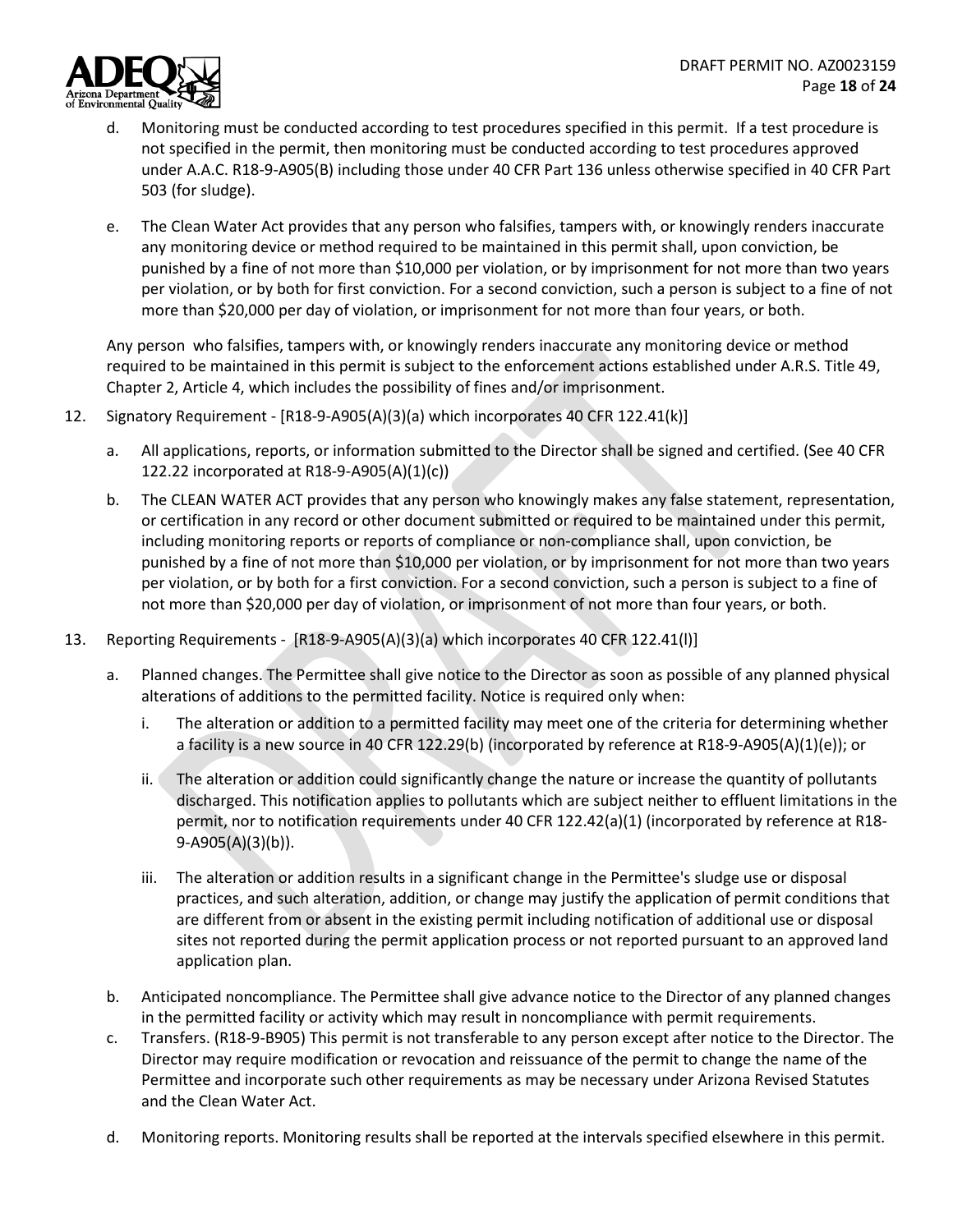

- i. Monitoring results must be reported on a Discharge Monitoring Report (DMR) or forms provided or specified by the Director for reporting results of monitoring of sludge use or disposal practices.
- ii. If the Permittee monitors any pollutant more frequently than required by the permit, then the results of this monitoring shall be included in the calculation and reporting of the data submitted in the DMR, or sludge reporting form specified by the Director.
- iii. Calculations for all limitations which require averaging of measurements shall utilize an arithmetic mean unless otherwise specified by the Director in the permit.
- e. Compliance schedules. Reports of compliance or noncompliance with, or any progress reports on, interim and final requirements contained in any compliance schedule of this permit shall be submitted no later than 14 days following each schedule date.
- f. Twenty-four hour reporting.
	- i. The Permittee shall report any noncompliance which may endanger human health or the environment. Any information shall be provided orally within 24 hours from the time the Permittee becomes aware of the circumstances. A written submission shall also be provided within five days of the time the Permittee becomes aware of the circumstances. The written submission shall contain a description of the noncompliance and its cause; the period of noncompliance, including exact dates and times, and if the noncompliance has not been corrected, the anticipated time it is expected to continue; and steps taken or planned to reduce, eliminate, and prevent recurrence of the noncompliance.
	- ii. The following shall be included as information which must be reported within 24 hours under this paragraph.
		- A. Any unanticipated bypass which exceeds any effluent limitation in the permit. (See 40 CFR 122.41(g) which is incorporated by reference at R18-9-A905(A)(3)(a))
		- B. Any upset which exceeds any effluent limitation in the permit.
		- C. Violation of a maximum daily discharge limitation for any of the pollutants listed by the Director in the permit to be reported within 24 hours. (See 40 CFR 122.44(g) which is incorporated by reference at R18-9-A905(A)(3)(d))
- g. Other noncompliance. The Permittee shall report all instances of noncompliance not reported under paragraphs (d), (e), and (f) of this section, at the time monitoring reports are submitted. The reports shall contain the information listed in paragraph (f) of this section.
- h. Other information. Where the Permittee becomes aware that it failed to submit any relevant facts in a permit application, or submitted incorrect information in a permit application or in any report to the Director, it shall promptly submit such facts or information.
- 14. Bypass [R18-9-A905(A)(3)(a) which incorporates 40 CFR 122.41(m)]
	- a. Definitions
		- i. "Bypass" means the intentional diversion of waste streams from any portion of a treatment facility.
		- ii. "Severe property damage" means substantial physical damage to property, damage to the treatment facilities which causes them to become inoperable, or substantial and permanent loss of natural resources which can reasonably be expected to occur in the absence of a bypass. Severe property damage does not mean economic loss caused by delays in production.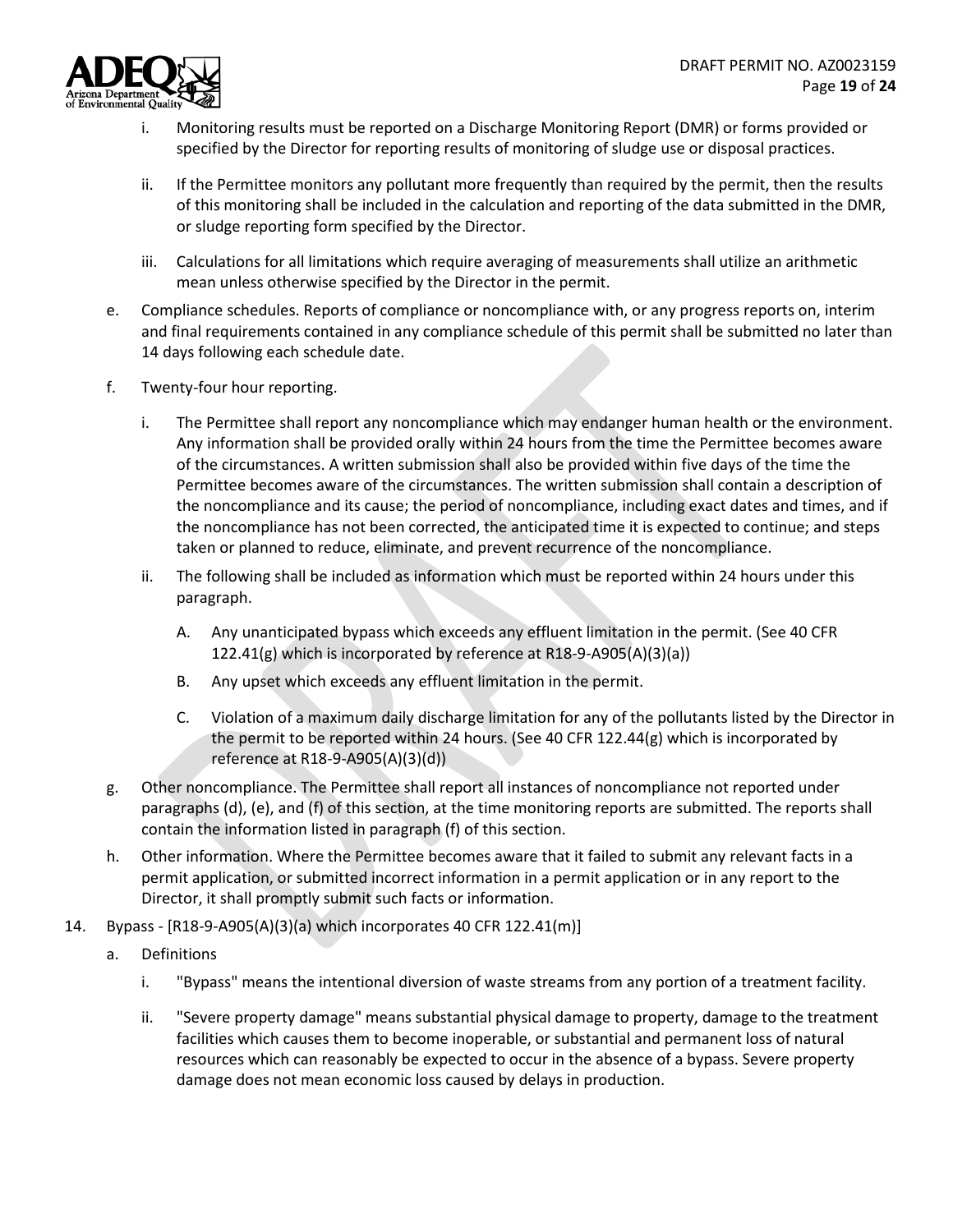

- b. Bypass not exceeding limitations. The Permittee may allow any bypass to occur which does not cause effluent limitations to be exceeded, but only if it also is for essential maintenance to assure efficient operation. These bypasses are not subject to the provision of paragraphs (c) and (d) of this section.
- c. Notice.
	- i. Anticipated bypass. If the Permittee knows in advance of the need for a bypass, it shall submit prior notice, if possible at least ten days before the date of bypass.
	- ii. Unanticipated bypass. The Permittee shall submit notice of an unanticipated bypass as required in paragraph (f)(2) of section 13 (24-hour notice).
- d. Prohibition of bypass.
	- i. Bypass is prohibited, and the Director may take enforcement action against a Permittee for bypass, unless:
		- A. Bypass was unavoidable to prevent loss of life, personal injury, or severe property damage;
		- B. There were no feasible alternatives to the bypass, such as the use of auxiliary treatment facilities, retention of untreated wastes, or maintenance during normal periods of equipment down time. This condition is not satisfied if adequate back-up equipment should have been installed in the exercise of reasonable engineering judgement to prevent a bypass which occurred during normal periods of equipment downtime or preventive maintenance; and
		- C. The Permittee submitted notices as required under paragraph (c) of this section.
	- ii. The Director may approve an anticipated bypass, after considering its adverse effects, if the Director determines that it will meet the three conditions listed above in paragraph (d)(1) of this section.
- 15. Upset [A.R.S.§§49-255(8) and 255.01(E), R18-9-A905(A)(3)(a) which incorporates 40 CFR 122.41(n)]
	- a. Definition. "Upset" means an exceptional incident in which there is unintentional and temporary noncompliance with technology-based permit effluent limitations because of factors beyond the reasonable control of the Permittee. An upset does not include noncompliance to the extent caused by operational error, improperly designed treatment facilities, inadequate treatment facilities, lack of preventative maintenance, or careless or improper operation.
	- b. Effect of an upset. An upset constitutes an affirmative defense to an action brought for noncompliance with such technology-based permit effluent limitations if the requirements of paragraph (c) of this section are met. No determination made during administrative review of claims that noncompliance was caused by upset, and before an action for noncompliance, is final administrative action subject to judicial review.
	- c. Conditions necessary for a demonstration of upset. A Permittee who wishes to establish the affirmative defenses of upset shall demonstrate, through properly signed, contemporaneous operating logs, or other relevant evidence that:
		- i. An upset occurred and that the Permittee can identify the cause(s) of the upset;
		- ii. The permitted facility was at the time being properly operated; and
		- iii. The Permittee submitted notice of the upset as required in paragraph (f)(2) of Section 13 (24-hour notice).
		- iv. The Permittee has taken appropriate measure including all reasonable steps to minimize or prevent any discharge or sewage sludge use or disposal that is in violation of the permit and that has a reasonable likelihood of adversely affecting human health or the environment per A.R.S. § 49-255.01(E)(1)(d).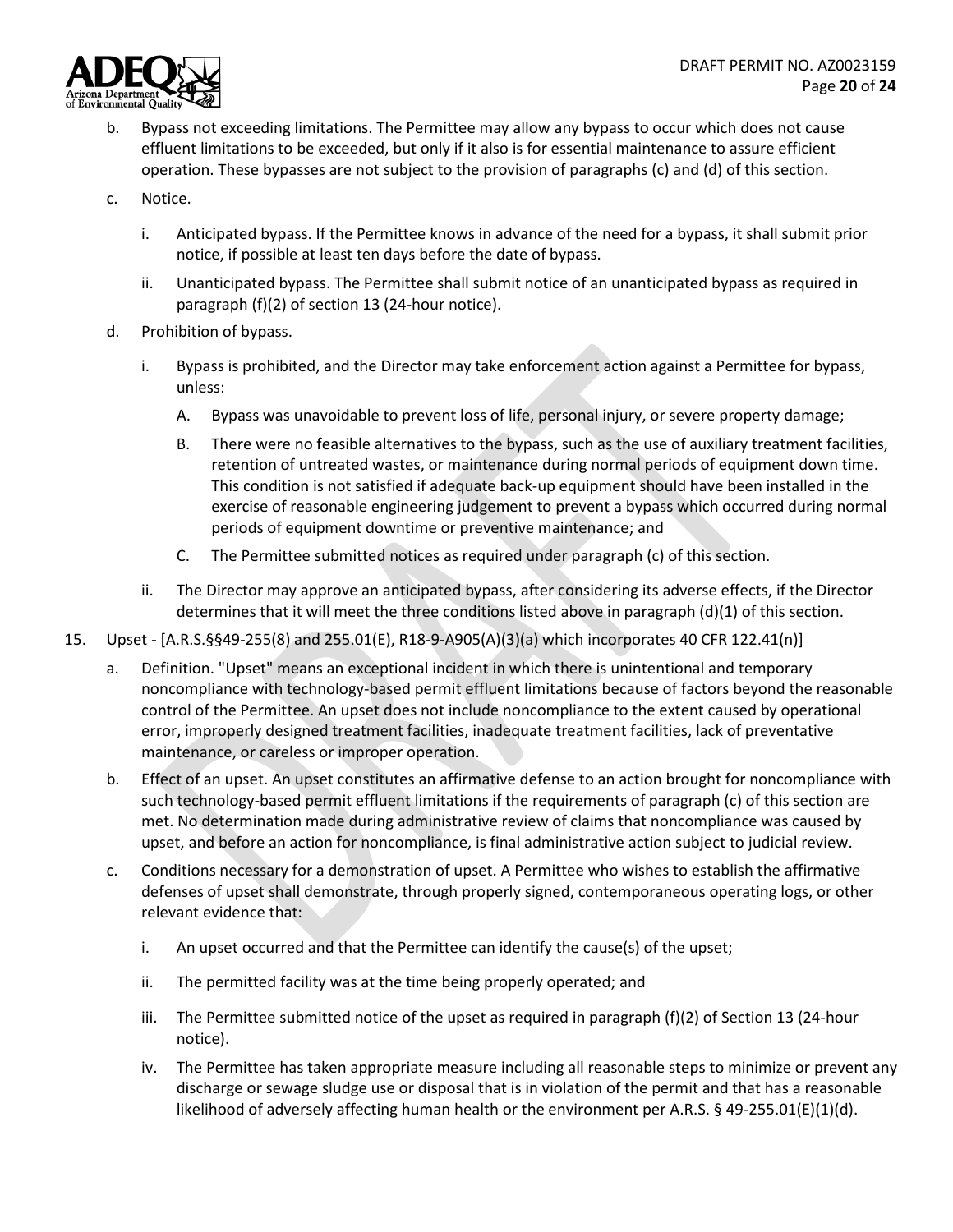

- d. Burden of proof. In any enforcement proceeding the Permittee seeking to establish the occurrence of an upset has the burden of proof.
- 16. Existing Manufacturing, Commercial, Mining, and Silvicultural Dischargers [R18-9-A905(A)(3)(b) which incorporates 40 CFR 122.42(a)]

In addition to the reporting requirements under 40 CFR 122.41(l) (which is incorporated at R18-9-A905(A)(3)(a)), all existing manufacturing, commercial, mining, and silvicultural dischargers must notify the Director as soon as they know or have reason to believe:

- a. That any activity has occurred or will occur which would result in the discharge, on a routine or frequent basis, of any toxic pollutant which is not limited in the permit, if that discharge will exceed the highest of the following "notification levels":
	- i. One hundred micrograms per liter  $(100 \mu g/l)$ ;
	- ii. Two hundred micrograms per liter (200 μg/l) for acrolein and acrylonitrile; five hundred micrograms per liter (500 μg/l) for 2,4-dinitrophenol and for 2-methyl-4,6-dinitrophenol; and one milligram per liter (1 mg/l) for antimony;
	- iii. Five times the maximum concentration value reported for that pollutant in the permit application in accordance with 40 CFR  $122.21(g)(7)$  (which is incorporated at R18-9-A905(A)(1)(b)); or
	- iv. The level established by the Director in accordance with 40 CFR 122.44(f) (which is incorporated at R18- 9-A905(A)(3)(d)).
- b. That any activity has occurred or will occur which would result in any discharge, on a nonroutine or infrequent basis, of a toxic pollutant which is not limited in the permit, if that discharge will exceed the highest of the following "notification levels":
	- i. Five hundred micrograms per liter (500  $\mu$ g/l);
	- ii. One milligram per liter (1 mg/l) for antimony;
	- iii. Ten (10) times the maximum concentration value reported for that pollutant in the permit application in accordance with 40 CFR  $122.21(g)(7)($  which is incorporated at R18-9-A905(A)(1)(b));
	- iv. The level established by the Director in accordance with 40 CFR 122.44(f) (which is incorporated at R18- 9-A905(A)(3)(d)).
- 17. Publicly Owned Treatment Works [R18-9-A905(A)(3)(b) which incorporates 40 CFR 122.42(b)]

This section applies only to publicly owned treatment works as defined at ARS § 49-255(5).

- a. All POTW's must provide adequate notice to the Director of the following:
	- i. Any new introduction of pollutants into the POTW from an indirect discharger which would be subject to section 301 or 306 of the CLEAN WATER ACT if it were directly discharging those pollutants; and
	- ii. Any substantial change in the volume or character of pollutants being introduced into that POTW by a source introducing pollutants into the POTW at the time of issuance of the permit.
	- iii. For the purposes of this paragraph, adequate notice shall include information on (i) the quality and quantity of effluent introduced into the POTW, and (ii) any anticipated impact of the change on the quantity or quality of effluent to be discharge from the POTW.

Publicly owned treatment works may not receive hazardous waste by truck, rail, or dedicated pipe except as provided under 40 CFR 270. Hazardous wastes are defined at 40 CFR 261 and include any mixture containing any waste listed under 40 CFR 261.31 - 261.33. The Domestic Sewage Exclusion (40 CFR 261.4) applies only to wastes mixed with domestic sewage in a sewer leading to a publicly owned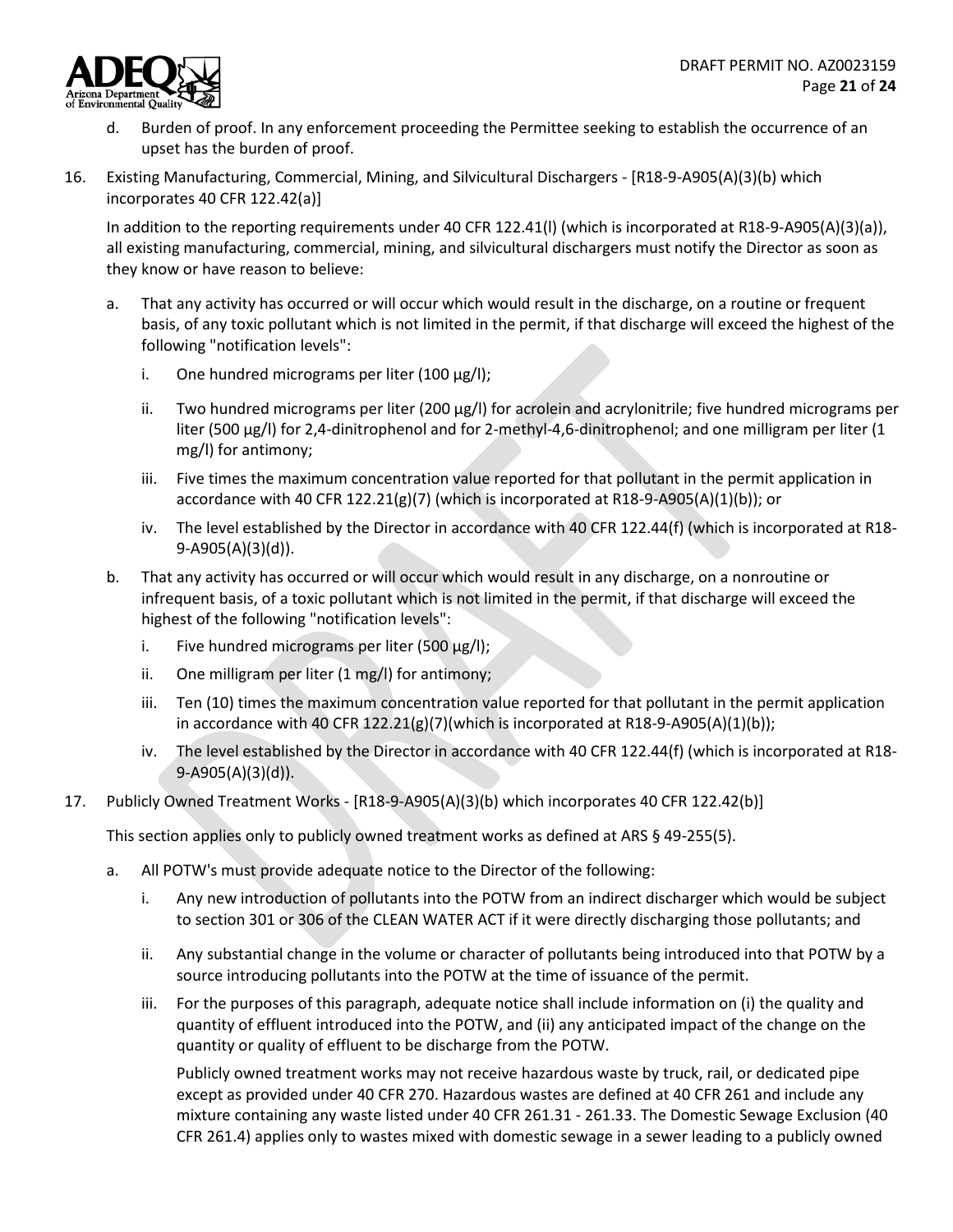

treatment works and not to mixtures of hazardous wastes and sewage or septage delivered to the treatment plant by truck.

18. Reopener Clause - [R18-9-A905(A)(3)(d) which incorporates 40 CFR 122.44(c)] This permit shall be modified or revoked and reissued to incorporate any applicable effluent standard or limitation or standard for sewage sludge use or disposal under sections 301(b)(2)(C), and (D), 304(b)(2), 307(a)(2) and 405(d) which is promulgated or approved after the permit is issued if that effluent or sludge standard or limitation is more stringent than any effluent limitation in the permit, or controls a pollutant or sludge use or disposal practice not limited in the permit.

19. Privately Owned Treatment Works - [R18-9-A905(A)(3)(d) which incorporates 40 CFR 122.44]

This section applies only to privately owned treatment works as defined at 40 CFR 122.2.

- a. Materials authorized to be disposed of into the privately owned treatment works and collection system are typical domestic sewage. Unauthorized material are hazardous waste (as defined at 40 CFR Part 261), motor oil, gasoline, paints, varnishes, solvents, pesticides, fertilizers, industrial wastes, or other materials not generally associated with toilet flushing or personal hygiene, laundry, or food preparation, unless specifically listed under "Authorized Non-domestic Sewer Dischargers" elsewhere in this permit.
- b. It is the Permittee's responsibility to inform users of the privately owned treatment works and collection system of the prohibition against unauthorized materials and to ensure compliance with the prohibition. The Permittee must have the authority and capability to sample all discharges to the collection system, including any from septic haulers or other unsewered dischargers, and shall take and analyze such samples for conventional, toxic, or hazardous pollutants when instructed by the permitting authority. The Permittee must provide adequate security to prevent unauthorized discharges to the collection system.
- c. Should a user of the privately owned treatment works desire authorization to discharge non-domestic wastes, the Permittee shall submit a request for permit modification and an application, pursuant to 40 CFR 122.44(m), describing the proposed discharge. The application shall, to the extent possible, be submitted using ADEQ Forms 1 and 2C, unless another format is requested by the permitting authority. If the privately owned treatment works or collection system user is different from the Permittee, and the Permittee agrees to allow the non-domestic discharge, the user shall submit the application and the Permittee shall submit the permit modification request. The application and request for modification shall be submitted at least 6 months before authorization to discharge non-domestic wastes to the privately owned treatment works or collection system is desired.
- 20. Transfers by Modification [R18-9-B905]

Except as provided in section 21, a permit may be transferred by the Permittee to a new owner or operator only if the permit has been modified or revoked and reissued, or a minor modification made under R18-9-B906, to identify the new Permittee and incorporate such other requirements as may be necessary.

21. Automatic Transfers [R18-9-B905]

An alternative to transfers under section 20, any AZPDES permit may be automatically transferred to a new Permittee if:

- a. The current Permittee notifies the Director at least 30 days in advance of the proposed transfer date;
- b. The notice includes a written agreement between the existing and new Permittee containing a specific date for transfer of permit responsibility, coverage, and liability between them; and
- c. The Director does not notify the existing Permittee and the proposed new Permittee of his or her intent to modify or revoke and reissue the permit. A modification under this subparagraph may also be a minor modification under R18-9-B906(B).
- 22. Minor Modification of Permits [R18-9-B906(B)]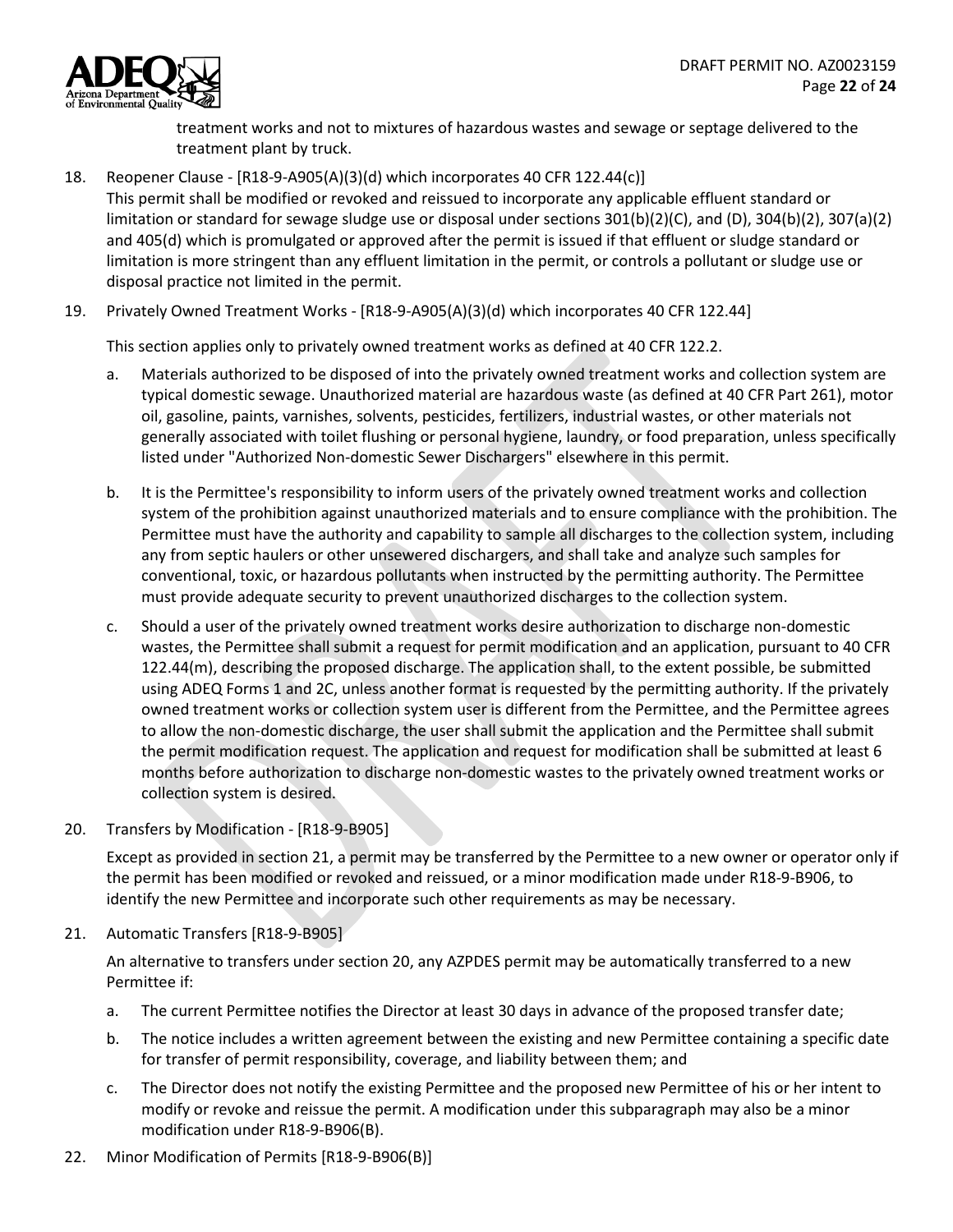

Upon the consent of the Permittee, the Director may modify a permit to make the corrections or allowances for changes in the permitted activity listed in this section, without following public notice procedures under R18-9- A907 or A908. Minor modifications may only:

- a. Correct typographical errors;
- b. Update a permit condition that changed as a result of updating an Arizona water quality standard;
- c. Require more frequent monitoring or reporting by the Permittee;
- d. Change an interim compliance date in a schedule of compliance, provided the new date is not more than 120 days after the date specified in the existing permit and does not interfere with attainment of the final compliance date requirement;
- e. Allow for a change in ownership or operational control of a facility where the Director determines that no other change in their permit is necessary, provided that a written agreement containing a specific date for transfer of permit responsibility, coverage, and liability between the current and new Permittee has been submitted to the Director.
- f. Change the construction schedule for a discharger which is a new source. No such change shall affect a discharger's obligation prior to discharge under 40 CFR 122.29 (which is incorporated by reference in R18-9- A905(A)(1)(e)).
- g. Delete a point source outfall when the discharge from that outfall is terminated and does not result in discharge of pollutants from other outfalls except in accordance with the permit limits.
- h. Incorporate conditions of a POTW pretreatment program that has been approved in accordance with the procedures in 40 CFR 403.11 and 403.18 as enforceable conditions of the POTW's permit.
- i. Annex an area by a municipality.
- 23. Termination of Permits [R-9-B906(C)]

The following are causes for terminating a permit during its term, or for denying a permit renewal application:

- a. Noncompliance by the Permittee with any condition of the permit;
- b. The Permittee's failure in the application or during the permit issuance process to disclose fully all relevant facts, or the Permittee's misrepresentation of any relevant facts at any time;
- c. A determination that the permitted activity endangers human health or the environment and can only by regulated to acceptable levels by permit modification or termination; or
- d. A change in any condition that requires either a temporary or a permanent reduction or elimination of any discharge controlled by the permit (for example, a plant closure or termination of discharge by connection to a POTW).
- 24. Availability of Reports [Pursuant to A.R.S § 49-205]

Except for data determined to be confidential under A.R.S § 49-205(A), all reports prepared in accordance with the terms of this permit shall be available for public inspection at ADEQ offices. As required by A.R.S. § 49-205(B) and (C), permit applications, permits, and effluent data shall not be considered confidential.

25. Removed Substances - [Pursuant to Clean Water Act Section 301]

Solids, sludges, filter backwash, or other pollutants removed in the course of treatment or control of wastewaters shall be disposed of in a manner such as to prevent any pollutant from such materials from entering navigable waters.

26. Severability - [Pursuant to A.R.S § 49-324(E)]